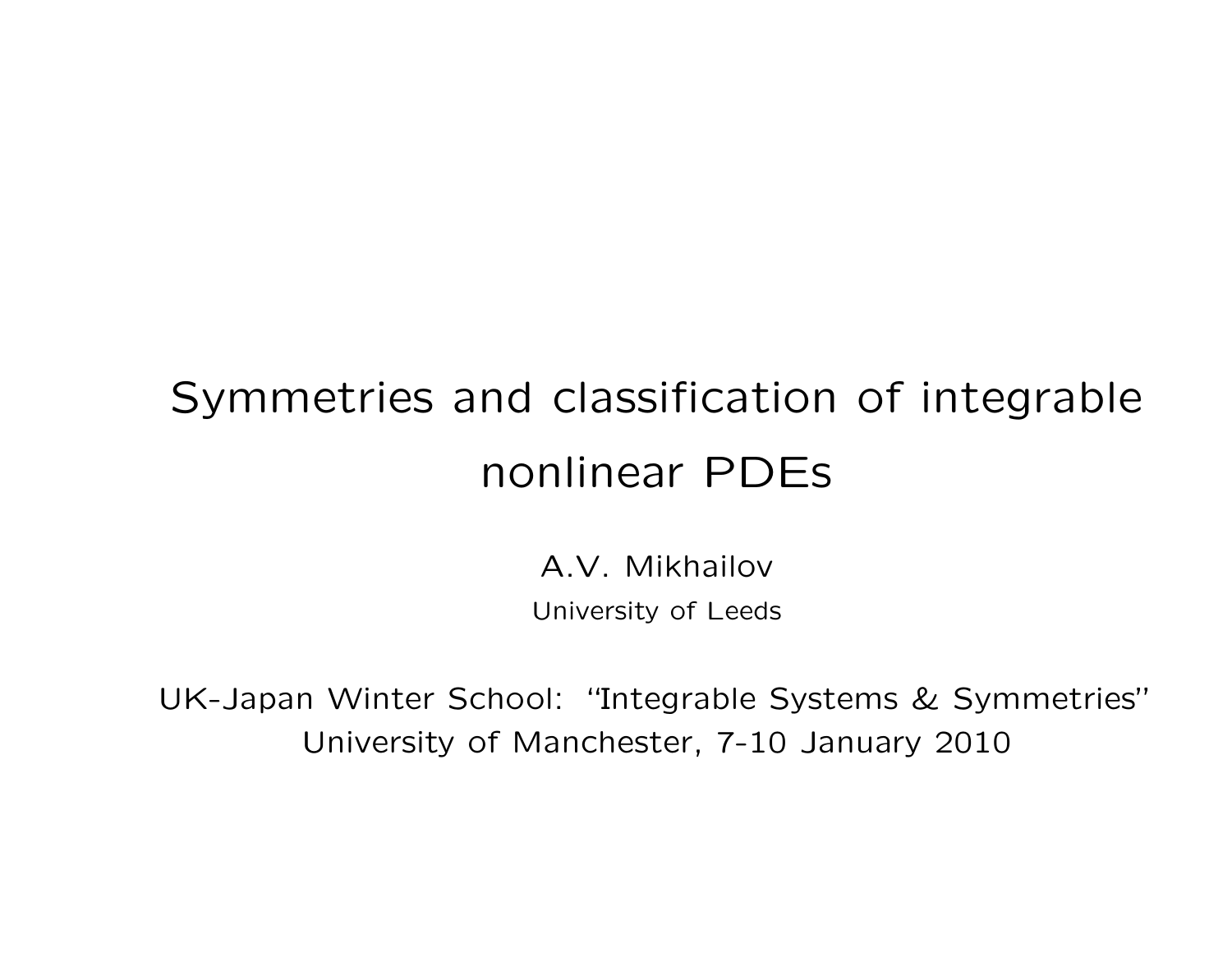How do we test whether a given system is integrable and if so, how can we integrate it?

What are the integrability conditions?

Can we describe all integrable systems of a certain type (classification problem)?

Can we give a complete picture of all possible integrable systems of all orders (global classification)?

To answer these challenging questions we ought to decide what integrability is.

To classify equations we have to define the equivalence relation, and ideally give a method to check whether two given equations are equivalent or not.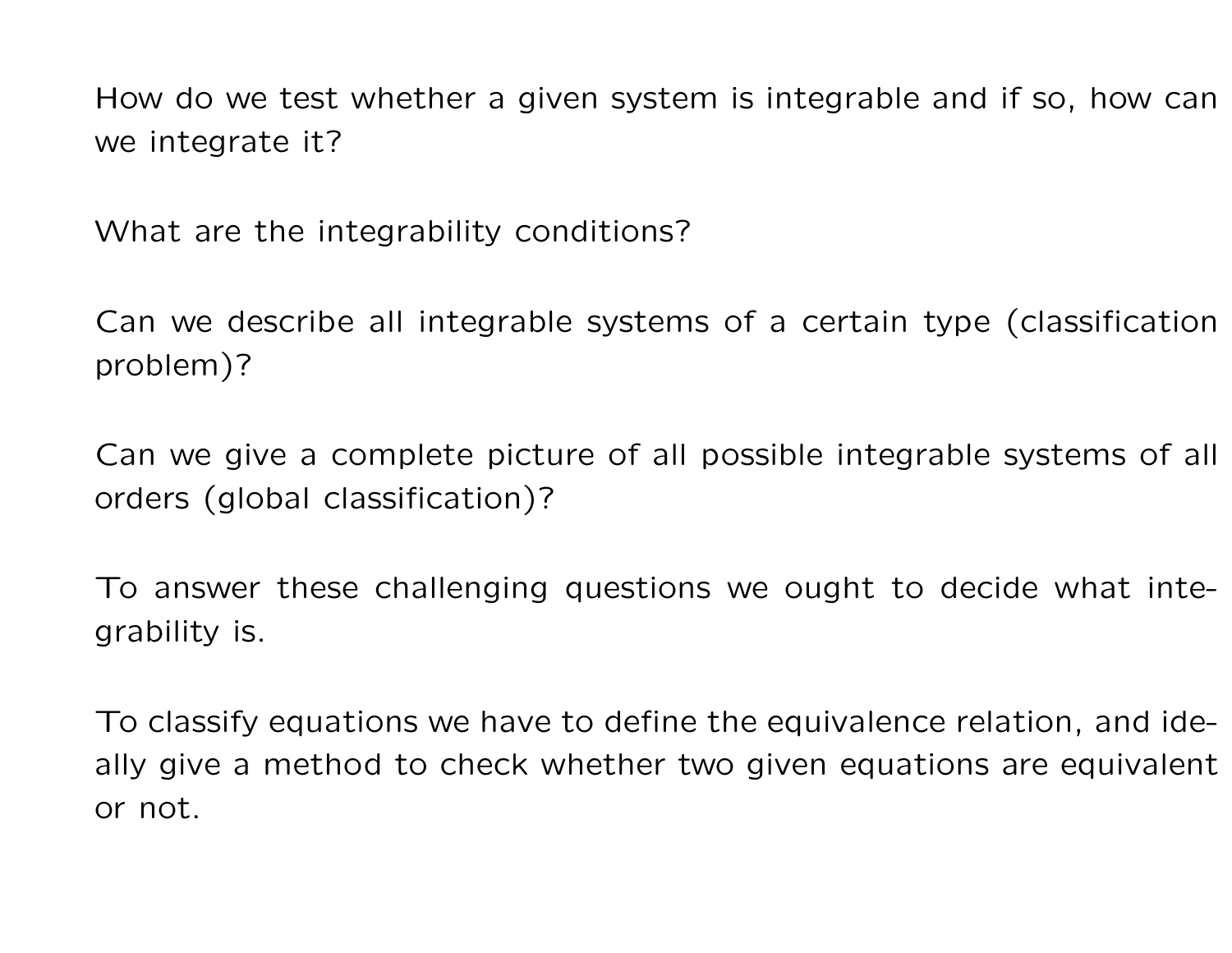Symmetry approach to the problem of Integrability

- Elements of differential algebra and jet calculus.
- Symmetries and local conservation laws
- Formal series, Adler's Theorem
- A concept of formal recursion operator and formal simplectic operator.
- Integrability conditions.
- The problem of classification of Integrable Equations.
- Some results and generalizatios.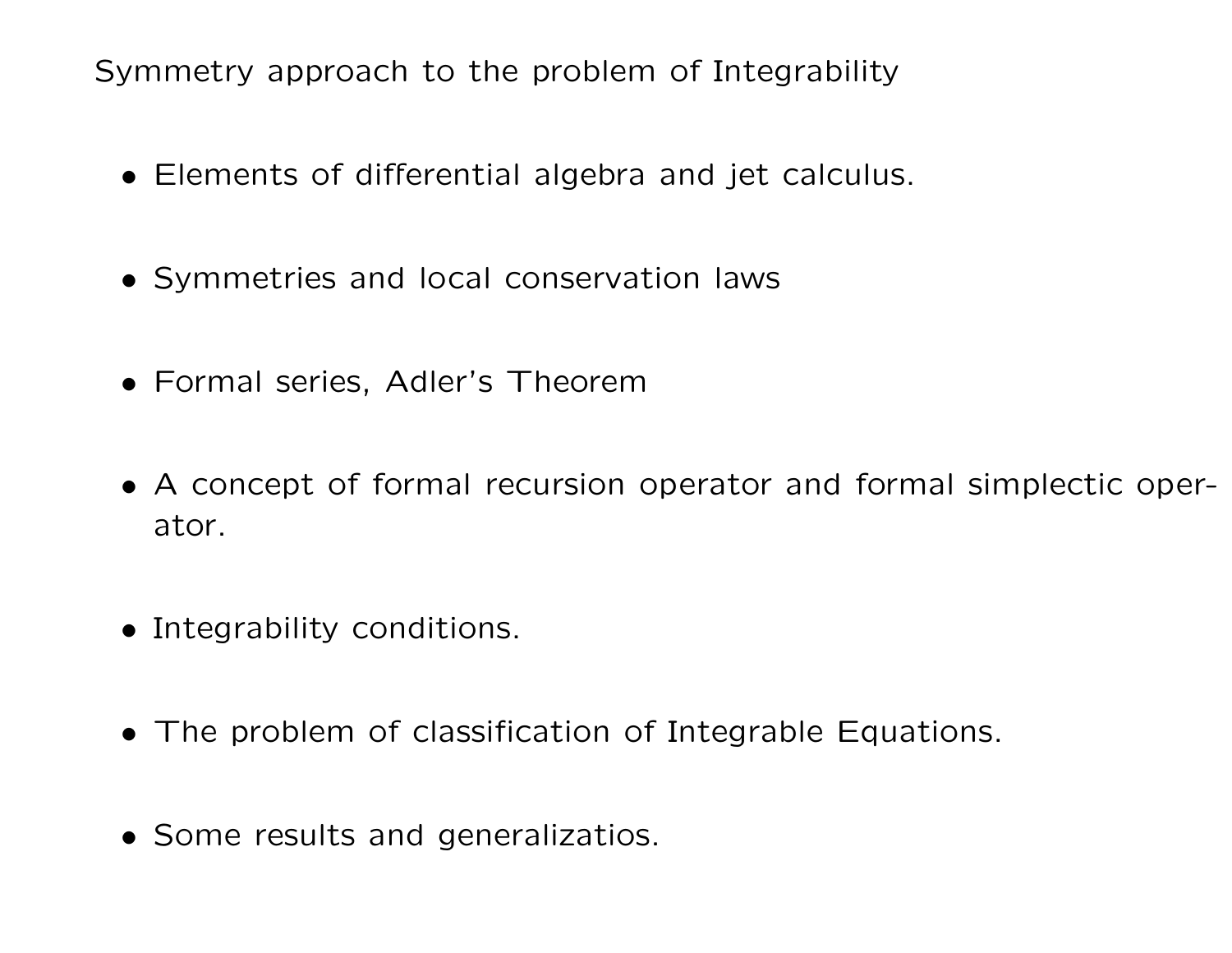#### PDEs as dynamical systems. Dynamical variables.

**Differential field:** Denote by  $\mathfrak{F} = \mathfrak{F}(t, x, u; D)$  the field of "all" smooth complex functions of a finite number of independent jet variables

$$
t, x, u_0 = u, u_1 = u_x, u_2 = u_{xx}, \dots,
$$
 (1)

equipped with the derivation  $D : \mathfrak{F} \mapsto \mathfrak{F}$ 

$$
D = \frac{\partial}{\partial x} + u_1 \frac{\partial}{\partial u_0} + u_2 \frac{\partial}{\partial u_1} + u_3 \frac{\partial}{\partial u_2} + \cdots
$$
 (2)

which represents the total derivative with respect to  $x$  (the chain rule). We assume that  $\mathbb{C} \subset \mathfrak{F}$ .

Elements of  $\mathfrak{F}$  we call local functions.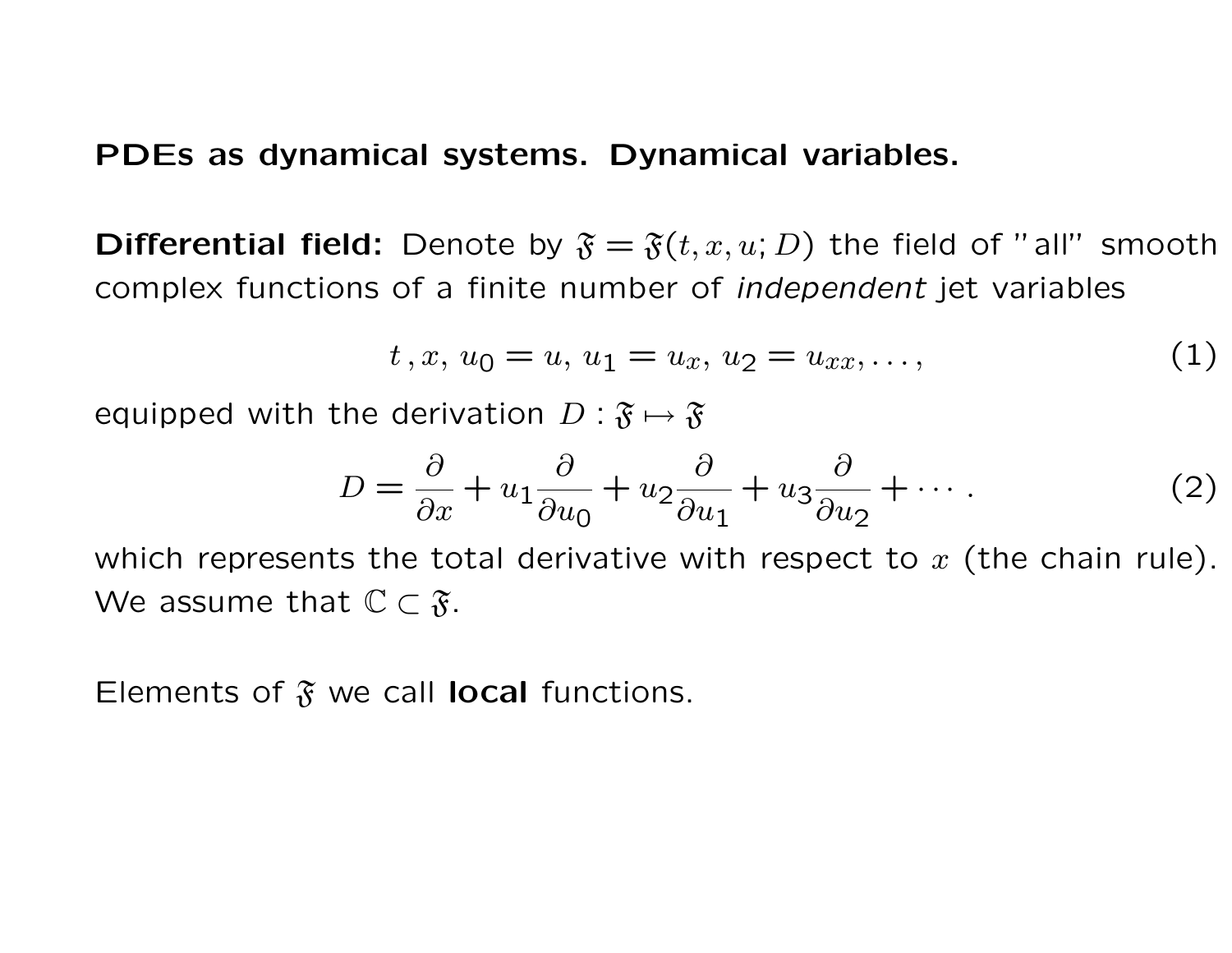In this notations a scalar evolutionary equation

$$
u_t = F(t, x, u, u_x, \dots, \partial_x^n u). \tag{3}
$$

for a dependent variable  $u = u(x, t)$  and independent variables  $t, x$  takes the form

$$
u_t = F(t, x, u, u_1, \dots, u_n), \qquad F \in \mathfrak{F}.
$$
 (4)

Evolution partial differential equation (4) defines another derivation  $D_t$ of the field  $\mathfrak{F}$ 

$$
D_t = \frac{\partial}{\partial t} + F_0 \frac{\partial}{\partial u_0} + F_1 \frac{\partial}{\partial u_1} + F_2 \frac{\partial}{\partial u_2} + \cdots, \qquad F_k \in \mathfrak{F}
$$

where

$$
F_0 = F(t, x, u, ..., u_n),
$$
  $F_1 = D(F_0),$   $\dots$   $F_n = D^n(F_0),$   $\dots$ 

The vector field  $D_t$  represents the total derivative with respect to time t due to evolutionary equation (4). Derivations  $D_t$  and D commute:

$$
[D_t, D] = \sum_{s=0} \left( D_t(u_{s+1}) - D(F_s) \right) \frac{\partial}{\partial u_s} = \sum_{s=0} \left( F_{s+1} - D(F_s) \right) \frac{\partial}{\partial u_s} = 0.
$$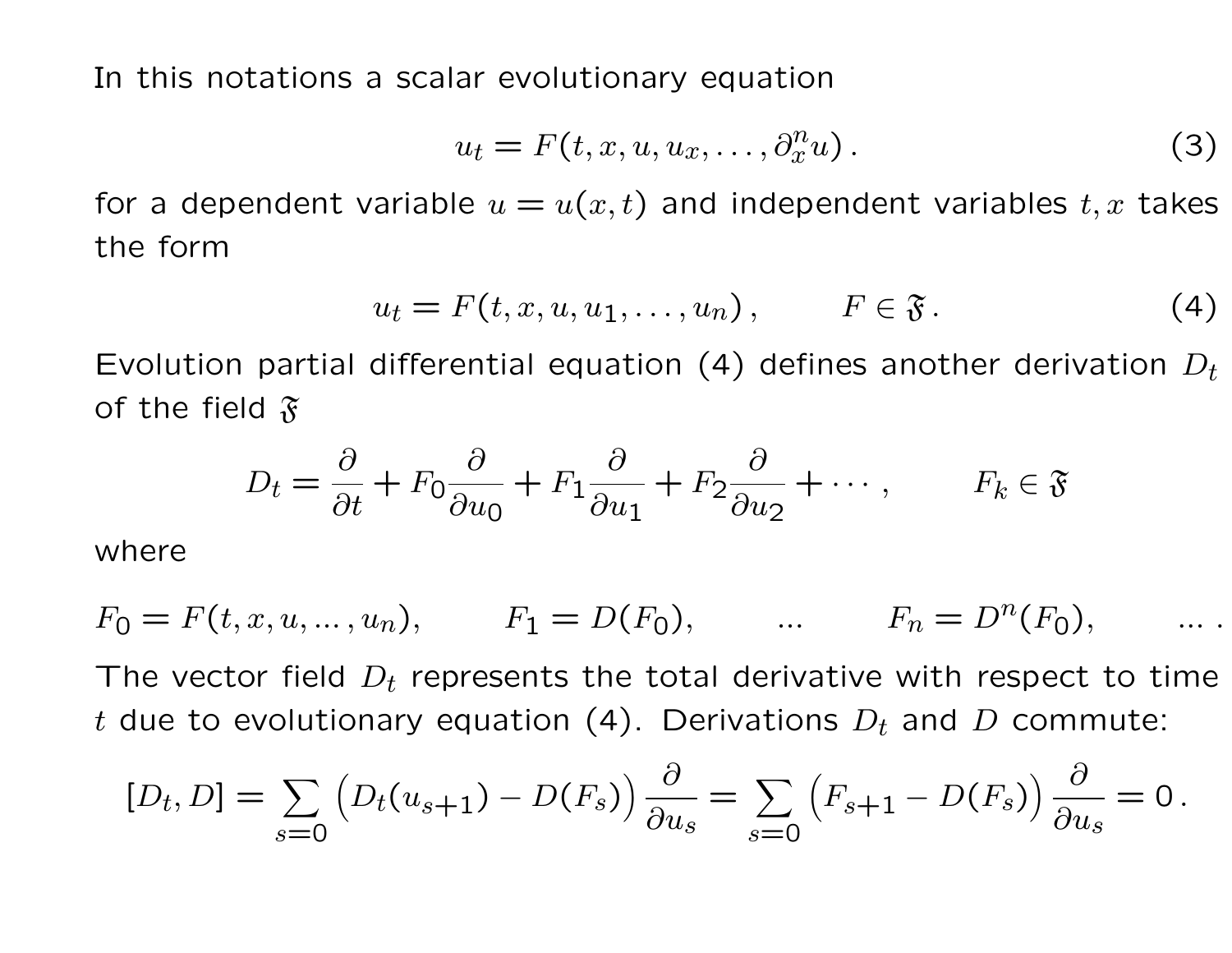Evolutionary equation (4) can be represented by two compatible infinite dimensional dynamical systems

$$
D(u_s) = u_{s+1}, \qquad D_t(u_s) = F_s, \qquad s = 0, 1, 2, \dots \tag{5}
$$

Variables  $u, u_1, u_2, \ldots$  we call dynamical variables.

**Example:** For the Korteweg de Vries equation

$$
u_t = u_{xxx} + 6uu_x \tag{6}
$$

function  $F_0 = u_3 + 6uu_1$  and first few equations of the system (5) are of the form

$$
D(u) = u_1, \quad D_t(u) = u_3 + 6uu_1
$$
  
\n
$$
D(u_1) = u_2, \quad D_t(u_1) = u_4 + 6uu_2 + 6u_1^2
$$
  
\n
$$
D(u_2) = u_3, \quad D_t(u_2) = u_5 + 6uu_3 + 18u_1u_2
$$
  
\n...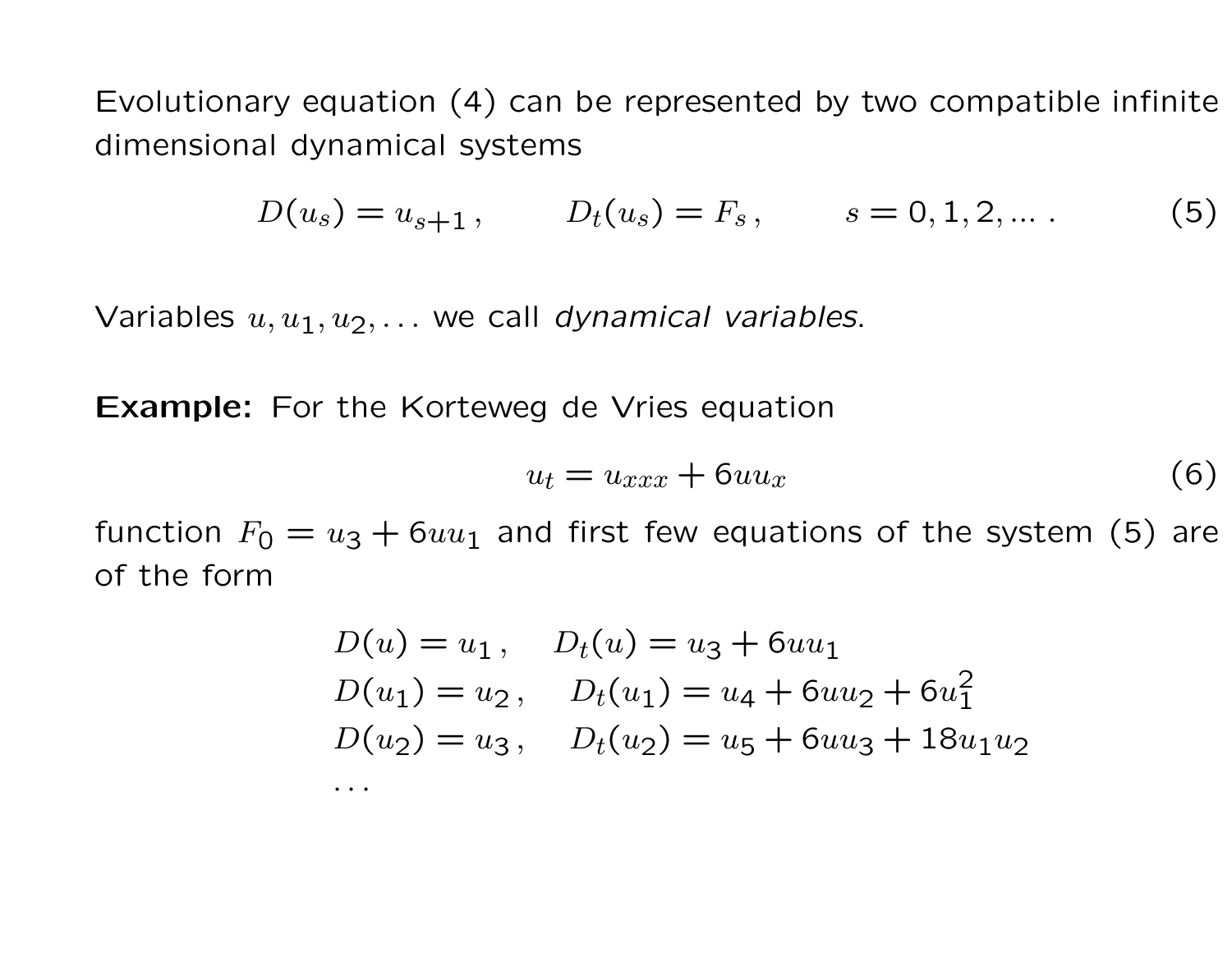We say that a derivations of the field  $\mathfrak{F}$ 

$$
D_G = G_0 \frac{\partial}{\partial u_0} + G_1 \frac{\partial}{\partial u_1} + G_2 \frac{\partial}{\partial u_2} + \cdots, \qquad G_k \in \mathfrak{F}
$$

is an evolutionary derivation, if  $[D, D_G] = 0$ . It follows from the condition  $[D, D_G] = 0$  that  $G_k = D^k(G_0)$ .

With any evolutionary equation (where  $\tau$  is a new independent variable)

$$
u_{\tau} = G(t, x, u, u_1, \dots, u_m), \qquad G \in \mathfrak{F} \tag{7}
$$

we associate the corresponding evolutionary derivaion

$$
D_G = G \frac{\partial}{\partial u_0} + D(G) \frac{\partial}{\partial u_1} + D^2(G) \frac{\partial}{\partial u_2} + \cdots
$$

We note that  $D = \frac{\partial}{\partial x} + D_{u_1}, D_t = \frac{\partial}{\partial t} + D_F.$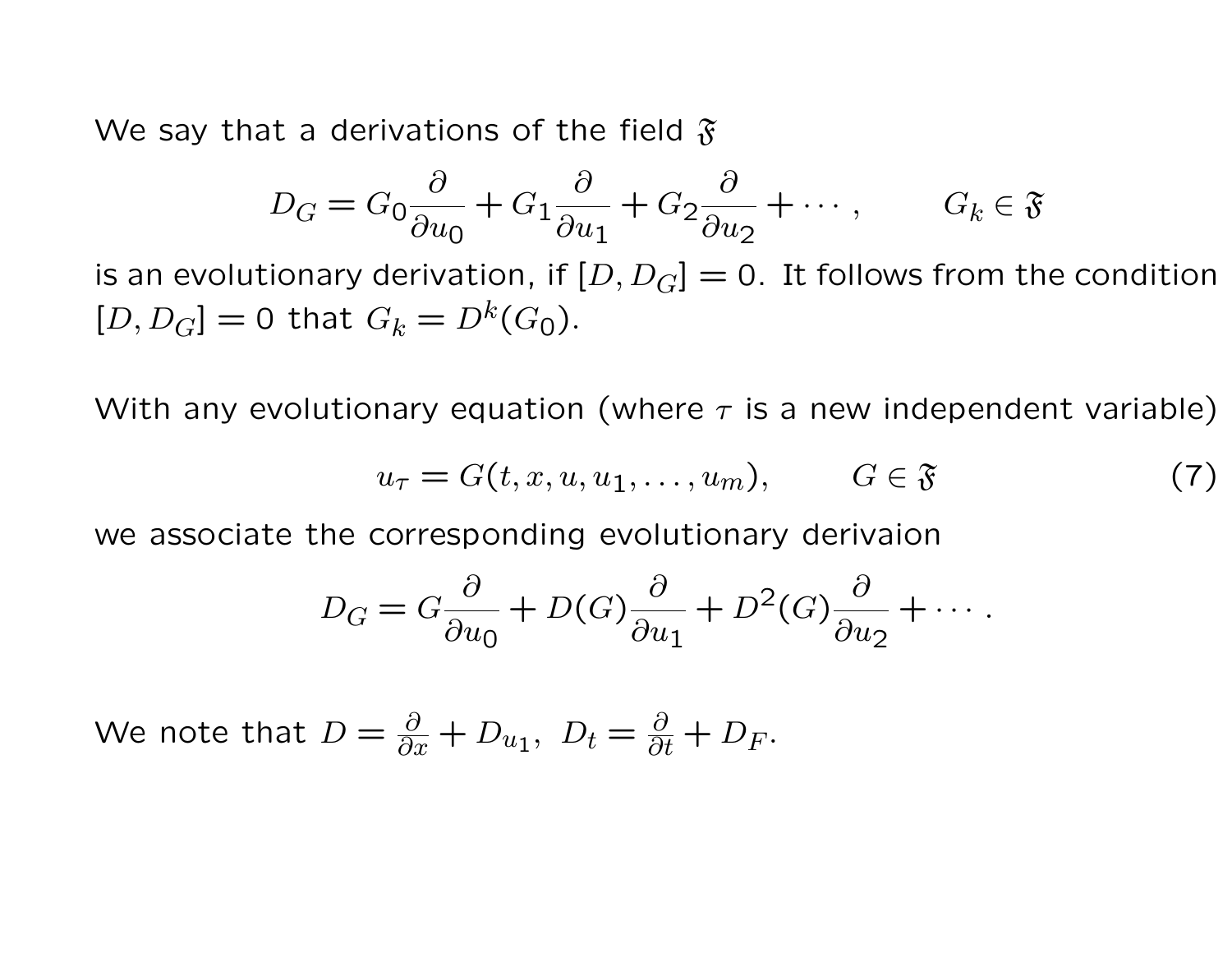All evolutionary derivations form a Lie algebra with respect to the standard commutator

$$
D_K = D_G \circ D_H - D_H \circ D_G = [D_G, D_H] \tag{8}
$$

of vector fields.

The generator  $K$  of the commutator is given by

$$
K = D_G(H) - D_H(G). \tag{9}
$$

It defines a Lie bracket  $[G, H] = D_G(H) - D_H(G)$  on the differential field  $\mathfrak F$ . The field  $\mathfrak F$  equiped with this Lie bracket is an infinite dimensional Lie algebra.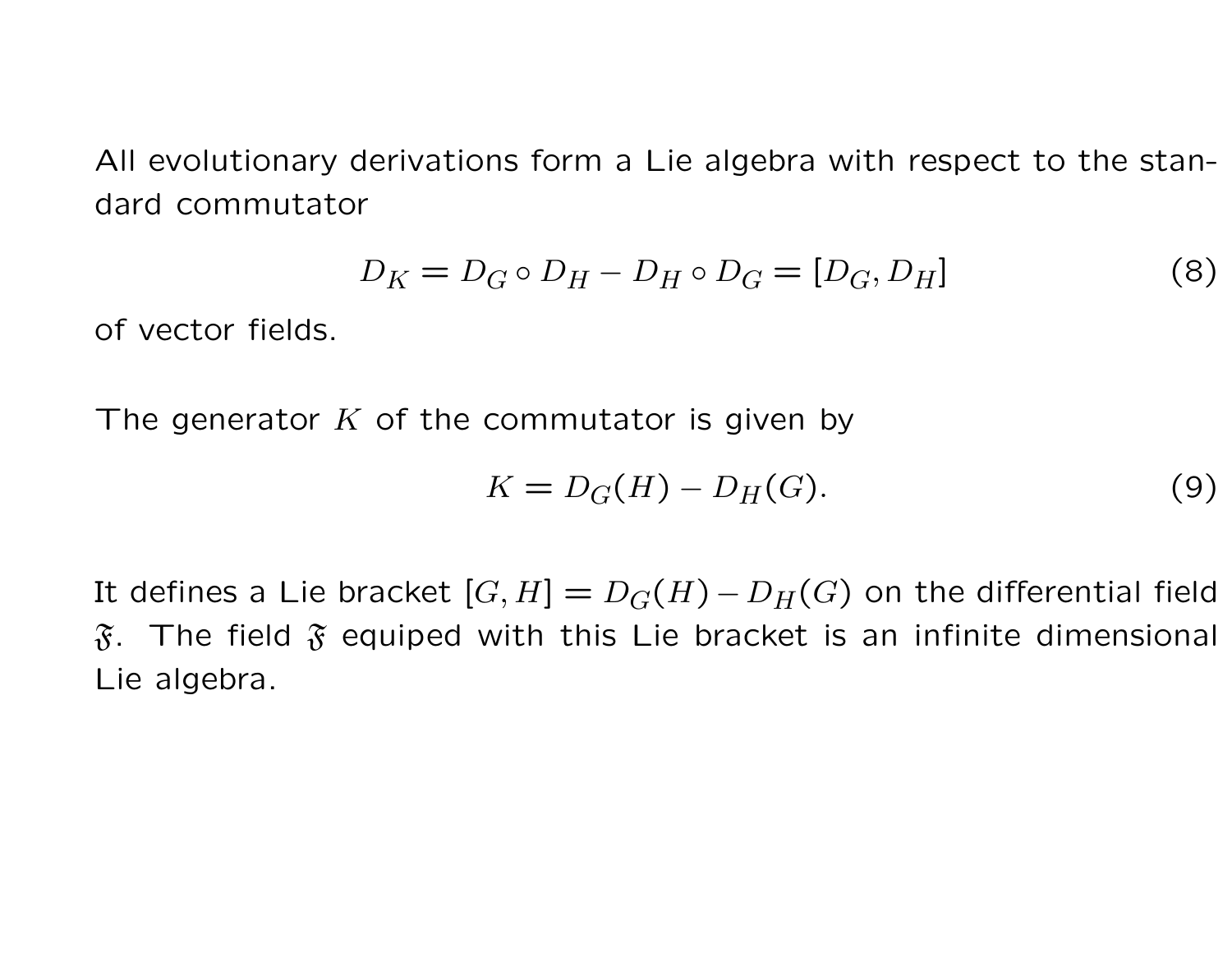#### Fréchet derivative and Euler's operator

**Definition 1.** For any element  $a \in \mathfrak{F}$  the Fréchet derivative is defined as a linear differential operator of the form

$$
a_* = \sum_k \frac{\partial a}{\partial u_k} D^k
$$

.

The order of function  $a$  is defined as the order of the differential operator  $a<sub>*</sub>$  (i.e. the maximal power of D).

Using this notation the Lie bracket  $[G, H]$  on  $\mathfrak{F}$  can be written as

$$
[G,H] = H_*(G) - G_*(H).
$$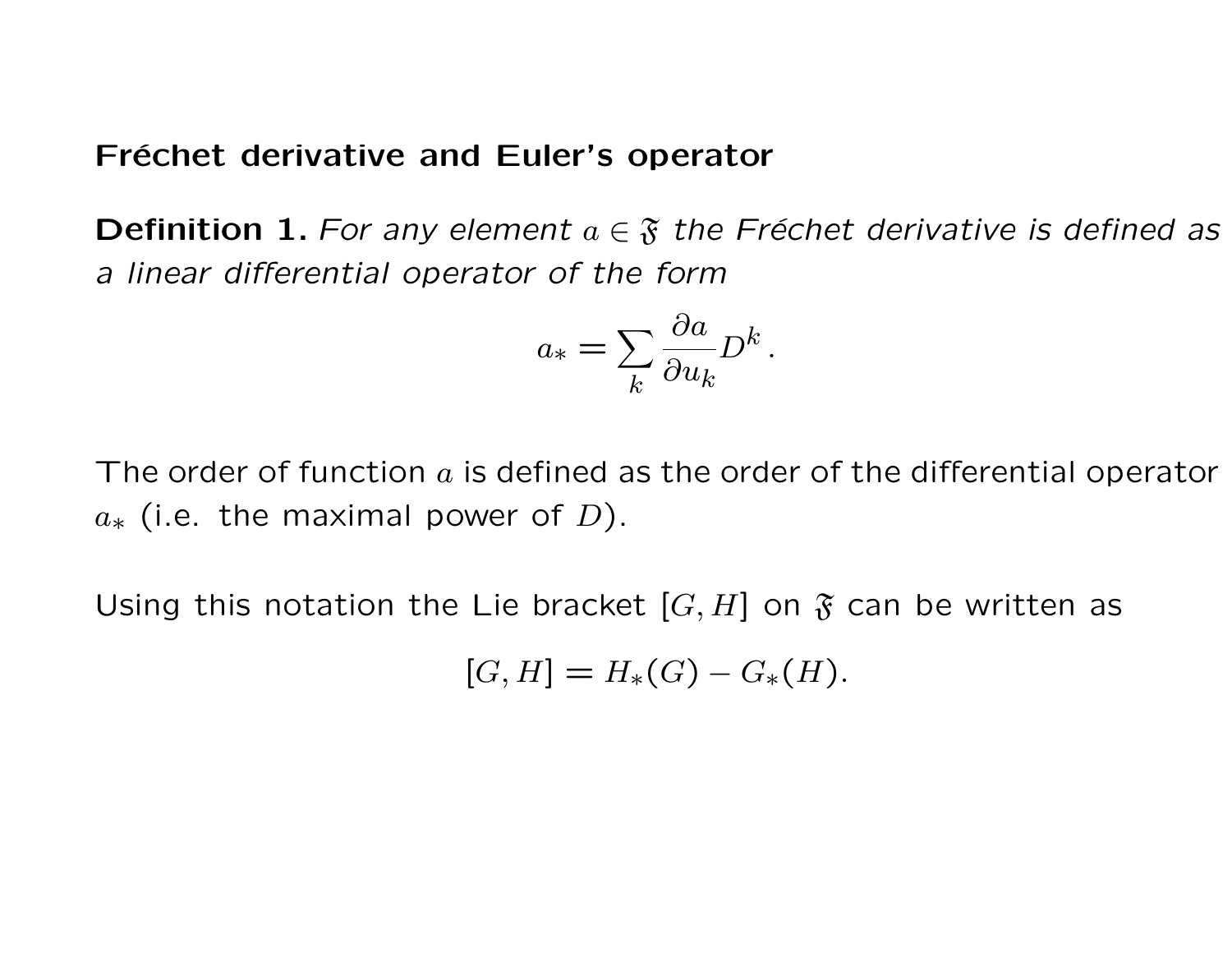We denote  $a_*^+$  the formally conjugated operator

$$
a_*^+ = \sum_k (-1)^k D^k \circ \frac{\partial a}{\partial u_k}.
$$

**Definition 2.** The Euler operator or the variational derivative of  $a \in \mathfrak{F}$ is defined as

$$
\frac{\delta a}{\delta u} = \sum_{k} (-1)^{k} D^{k} \left( \frac{\partial a}{\partial u_{k}} \right) = a_{*}^{+}(1).
$$

We say that  $a \in \mathfrak{F}$  is a total derivative if  $a \in \text{Im}(D)$ , and  $\text{Im}(D)$  is defined as the image  $D : \mathfrak{F} \to \text{Im}(D)$  of the derivation D.

If function a is a total derivative  $a = D(b)$ ,  $b \in \mathfrak{F}$  then the variational derivative vanishes. Moreover the vanishing of the variational derivative is almost a criteria that the function belongs to Im( $D$ ).

**Theorem 1.** [Gelfand, Manin, Shubin] For  $a \in \mathfrak{F}(u; D)$  the variational derivative vanishes

$$
\frac{\delta a}{\delta u} = 0
$$

if and only if  $a \in Im(D) + \mathbb{C}$ .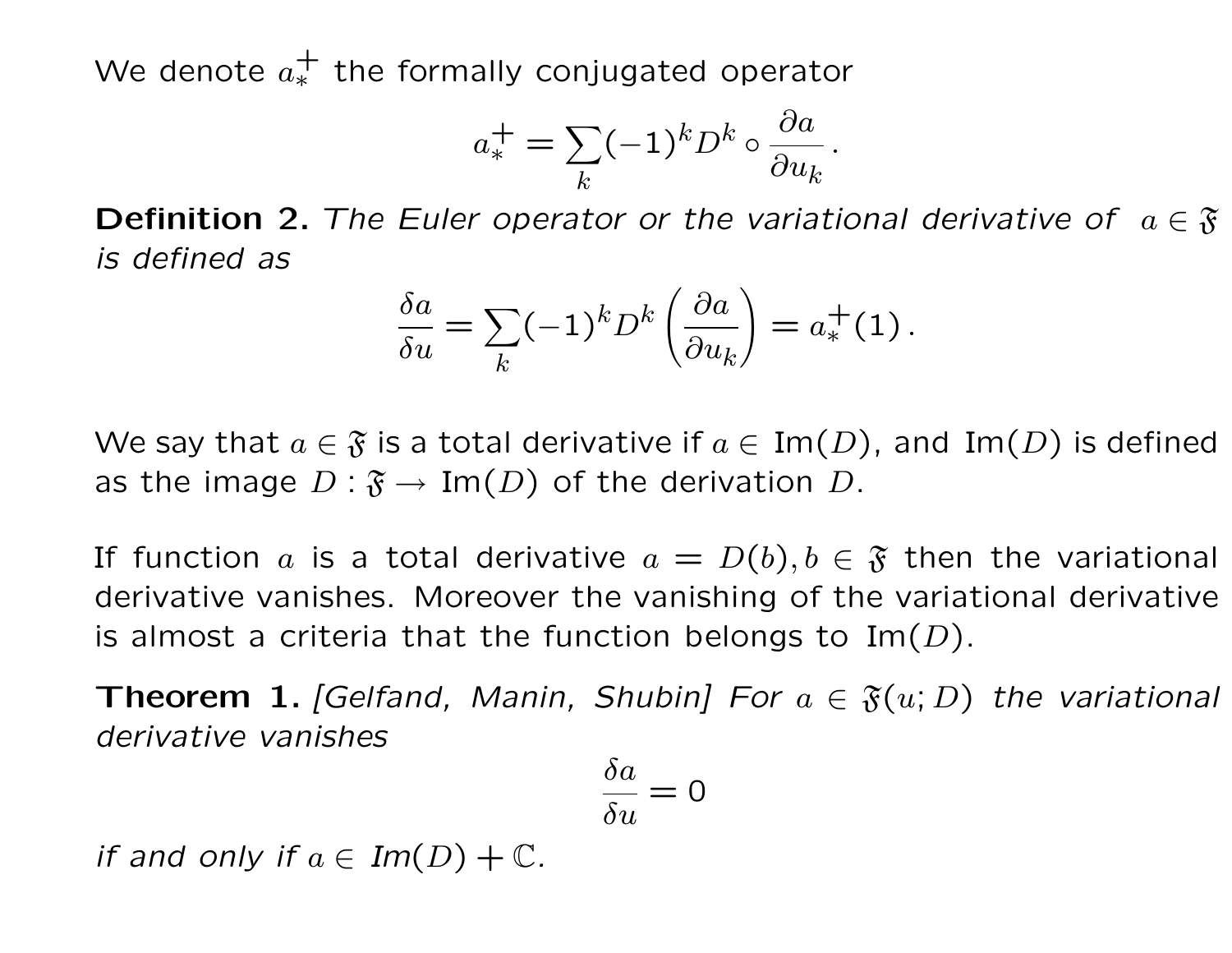Here we list some useful identities:

For any  $a, b, F \in \mathfrak{F}$ .

$$
D_b(a) = a_*(b), \qquad (10)
$$

$$
D(a) = \partial_x a + a_*(u_1), \qquad (11)
$$

$$
D_t(a) = \partial_t a + a_*(F), \qquad (12)
$$

$$
(ab)_* = ab_* + ba_*,\tag{13}
$$

$$
(D(a))_* = D \circ a_* = D(a_*) + a_* \circ D, \qquad (14)
$$

$$
(D_t(a))_* = D_t(a_*) + a_* \circ F_*, \qquad (15)
$$

$$
(a_*(b))_* = D_b(a_*) + a_* \circ b_*,
$$
\n(16)

$$
\left(\frac{\delta a}{\delta u}\right)_* = \left(\frac{\delta a}{\delta u}\right)_*^+,\tag{17}
$$

$$
\frac{\delta}{\delta u}(D_t(a)) = D_t\left(\frac{\delta a}{\delta u}\right) + F_*^+\left(\frac{\delta a}{\delta u}\right).
$$
\n(18)

Here  $A \circ B$  denotes a composition of operators  $A$  and  $B$ .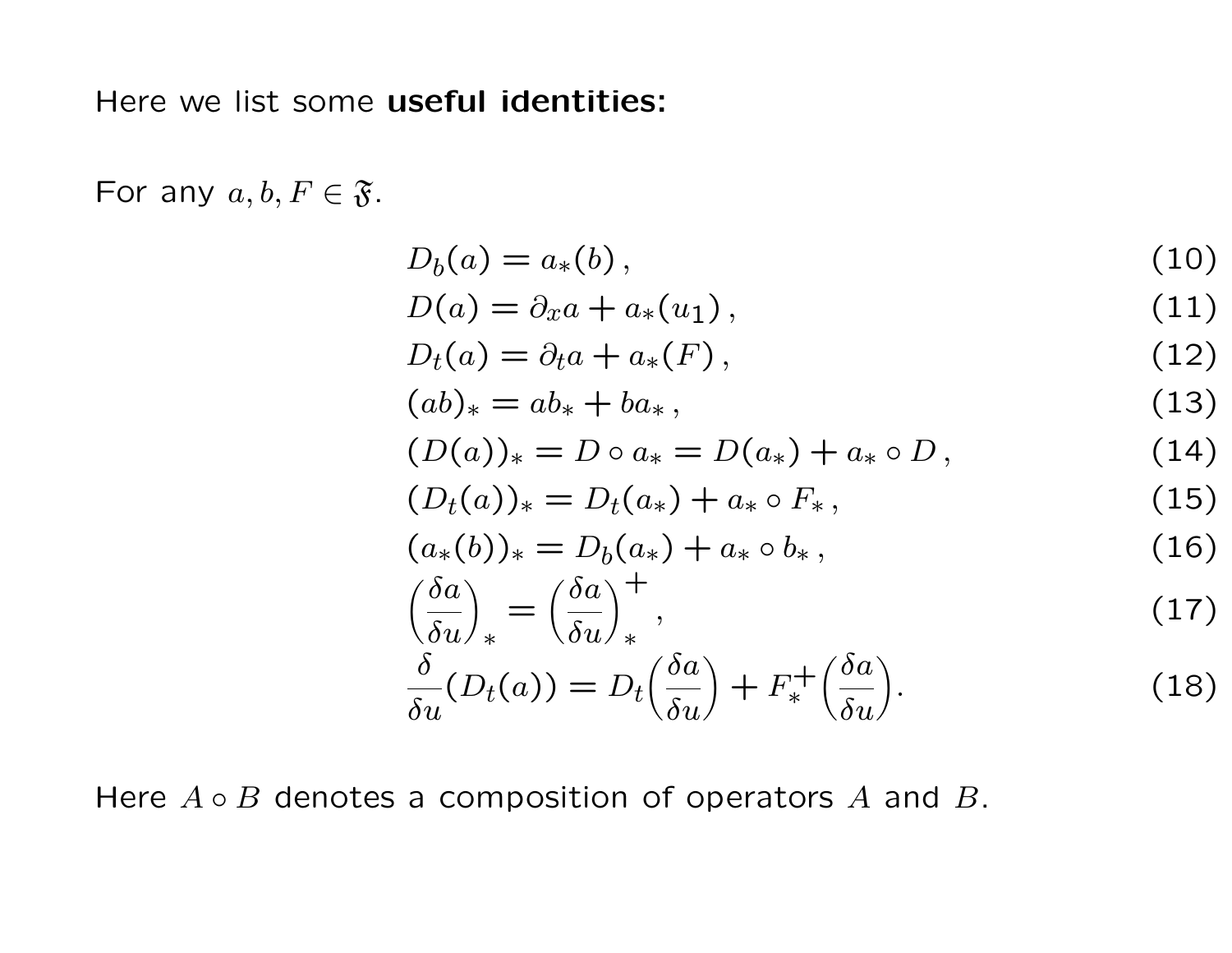### Local symmetries and conservation laws.

Traditionally symmetries of equations are defined as transformations which map solutions of the equation into solutions.

Suppose  $u$  is an arbitrary solution of equation

$$
u_t = F(t, x, u, u_1, \dots, u_n), \qquad F \in \mathfrak{F}.
$$
 (19)

Let us consider an infinitesimal transformation

$$
\hat{u} = u + \tau G(t, x, u, \dots, u_m), \qquad G \in \mathfrak{F}, \tag{20}
$$

which depends on a small parameter  $\tau$ . We say that the transformation (20) defines an infinitesimal symmetry of equation (19) and  $G$  is a generator of the symmetry, if  $\hat{u}$  satisfies equation

$$
\hat{u}_t = F(t, x, \hat{u}, \dots, \hat{u}_n) + O(\tau^2).
$$

If we substitute  $\hat{u}$  (20) in (19) and request the cancellation of terms of order  $\tau$ , we get

$$
D_t(G(t, x, u, ..., u_m)) = F_*(G(t, x, u, ..., u_m)).
$$
\n(21)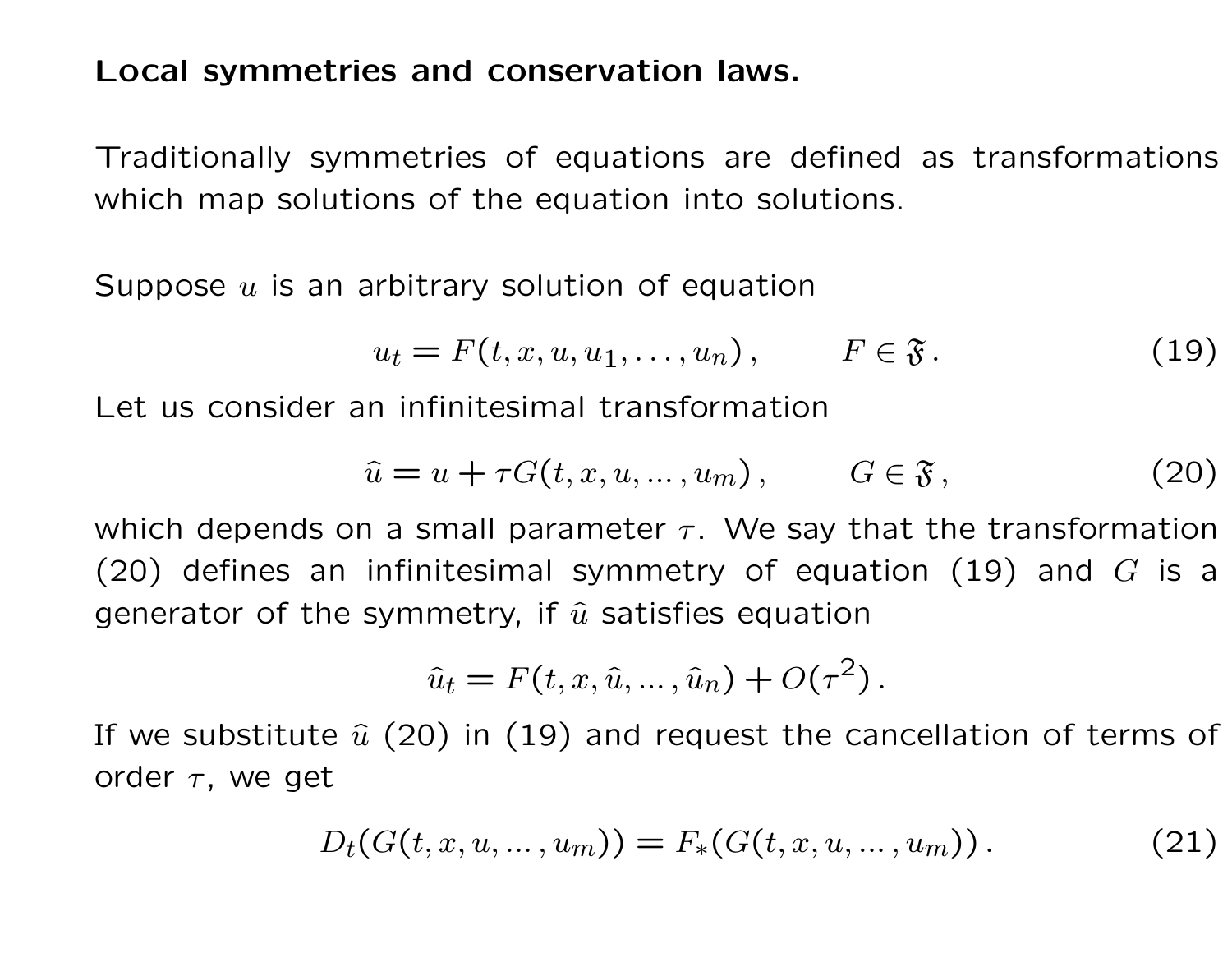Equivalent definitions of symmetry:

We say that  $G \in \mathfrak{F}$  is a generator of an infinitesimal symmetry (or simply G is a symmetry) for equation  $u_t = F$ , if

1. For any solution u of the equation  $u_t = F(t, x, u, u_1, \ldots)$ , function  $\widehat{u} = u + \tau G$  satisfies to  $\widehat{u}_t = F(t, x, \widehat{u}, \widehat{u}_1, \ldots) + O(\tau^2)$ .  $\Leftrightarrow$ 

$$
2. D_t(G) = F_*(G) . \Leftrightarrow
$$

$$
3. \frac{\partial G}{\partial t} + G_*(F) - F_*(G) = 0. \Leftrightarrow
$$

4. Two evolutionary equations  $u_t = F$  and  $u_\tau = G$  are compartible.  $\Leftrightarrow$ 

5.  $[D_t, D_G] = 0.$ 

In literature the equation  $u_{\tau} = G$ , which is compartible with  $u_t = F$ , is often called a symmetry of  $u_t = F$ .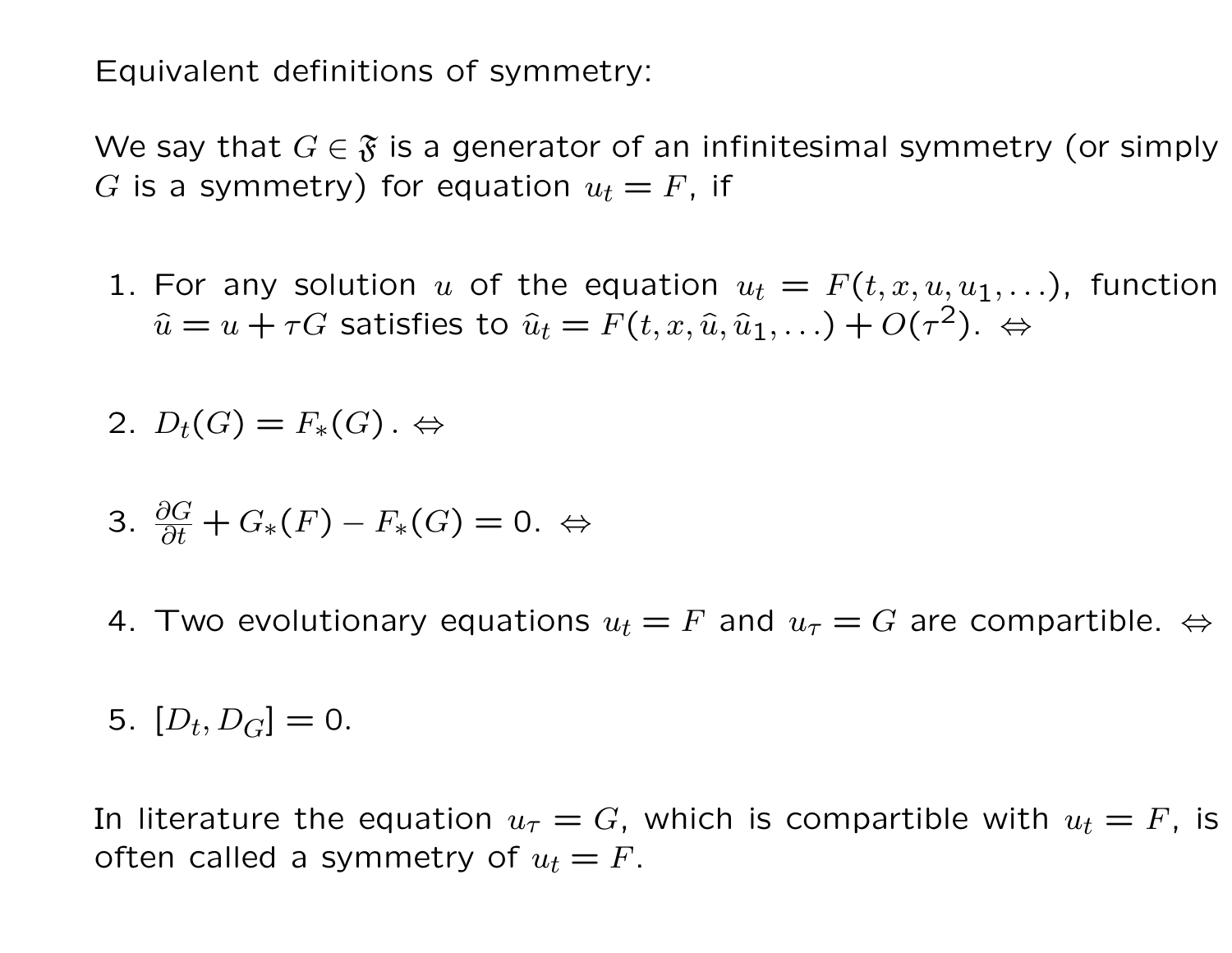Suppose we have two symmetries  $D_G$  and  $D_H$ , then the commutator  $[D_G, D_H]$  also commutes with  $D_t$  and D due to the Jacobi identity for vector fields and therefore is a symmetry. A linear combination of symmetries with constant coefficients is a symmetry. In other words, infinitesimal symmetries of an equation form a Lie algebra over C, which is a subalgebra of the Lie algebra of all evolutionary derivations.

**Definition 3.** Let G be a symmetry. The order of the differential orperator  $G_*$  is called the order of the symmetry  $G$ .

The new time  $\tau$  in  $u_{\tau} = G$  plays role of a group parameter. In order to find an one-parameter family  $u(x, t, \tau)$  of solutions including a given solution  $u(x, t)$  of the equation  $u_t = F$ , we have to solve the equation  $u_{\tau} = G$  with the initial data  $u(x, t, 0) = u(x, t)$ .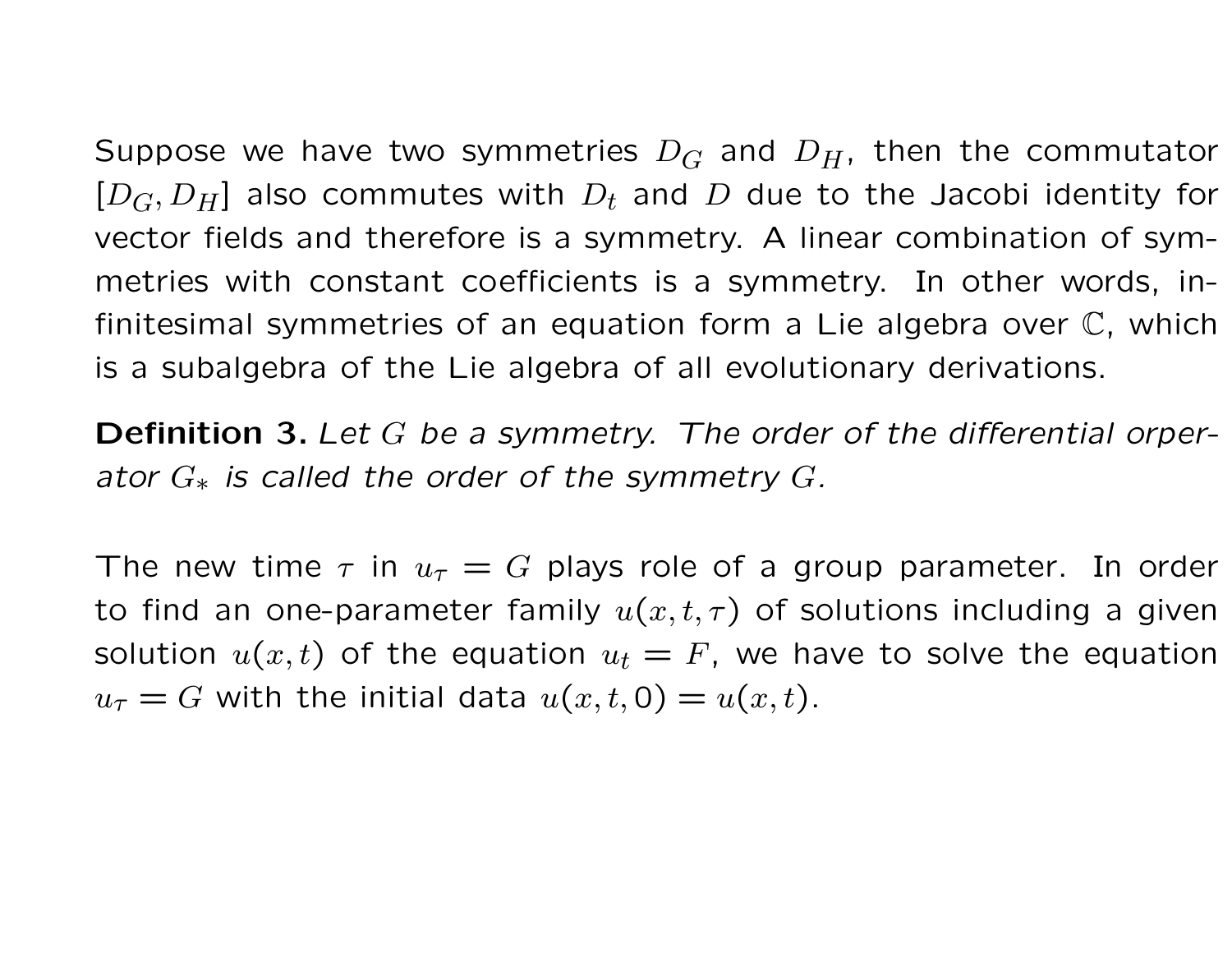**Example:** For the KdV equation

$$
u_t = u_3 + 6uu_1
$$

we have obvious symmetries with generators

$$
G_1 = u_1, \qquad G_3 = u_t = u_3 + 6uu_1
$$

of order 1 and 3 which correspond to the shifts in space and time. Indeed,the corresponding evolutionary equations

$$
u_{\tau_1} = u_1, \qquad u_{\tau_3} = u_t = u_3 + 6uu_1
$$

can be easily integrated to a group action

$$
\hat{u}(x,t,\tau_1) = u(x+\tau_1,t), \qquad \hat{u}(x,t,\tau_3) = u(x,t+\tau_3).
$$

The Galileian and scaling transformations are generated by

$$
G_g = 1 + 6tu_1, \quad G_s = 2u + xu_1 + 3t(u_3 + 6uu_1).
$$

Integration of the equation  $u_{\tau g} = G_g$  leads to

$$
\hat{u}(x,t,\tau_g) = u(x+6\tau_g t,t) + \tau_g.
$$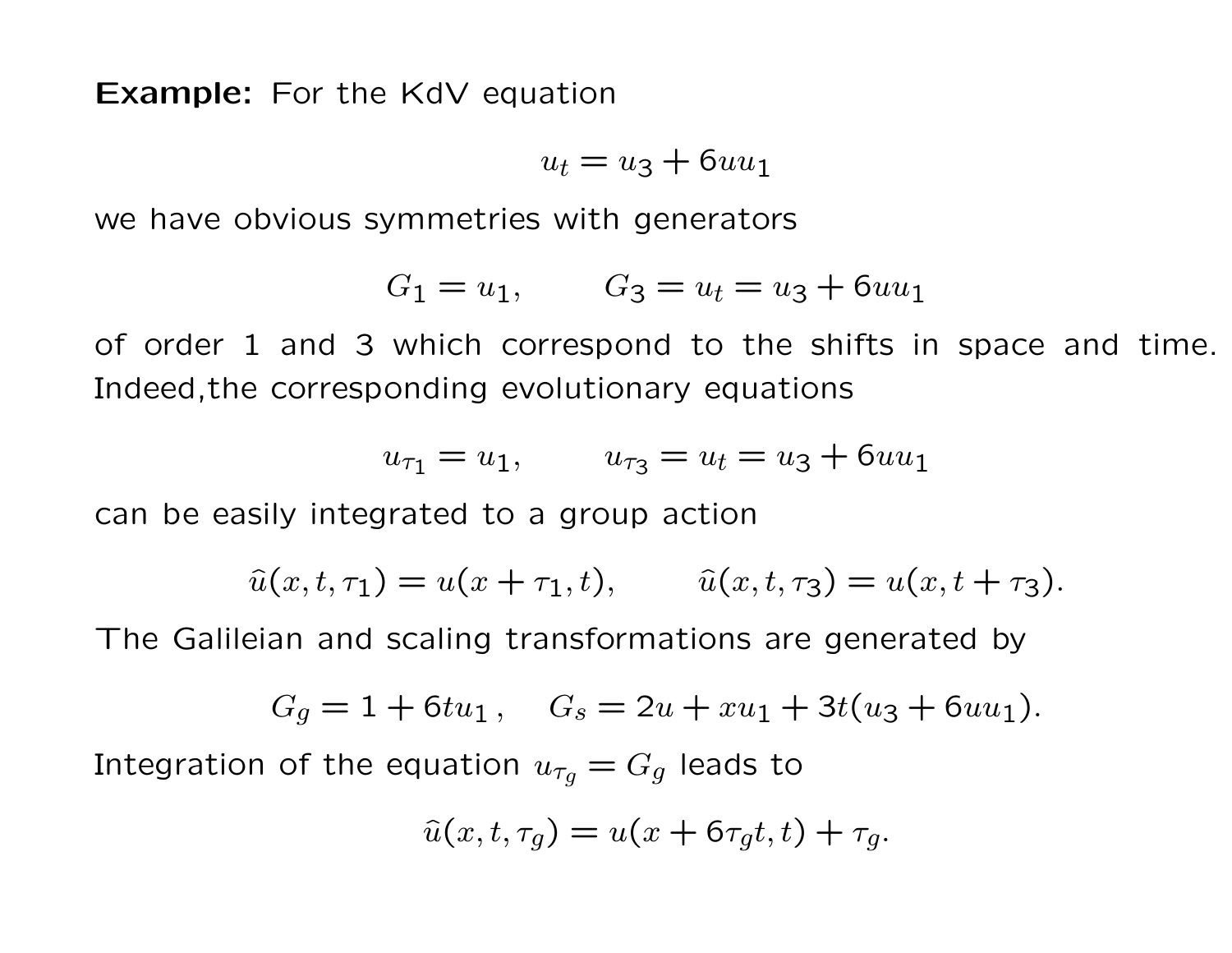There are infinitely many high order symmetries for the KdV equation, which cannot be integrated to a group action explicitely. The first nontrivial one has order 5 and is of the form

$$
G_5 = u_5 + 10uu_3 + 20u_1u_2 + 30u^2u_1.
$$

**Example:** For any m equation  $u_{\tau} = u_m$  is a symmetry for  $u_t = u_n$ .

**Example:** The Burgers equation

$$
u_t = u_{xx} + 2uu_x
$$

has the following third order symmetry

$$
u_{\tau} = u_{xxx} + 3uu_{xx} + 3u_x^2 + 3u^2u_x.
$$

It is easy to verify that all these functions are indeed generators of symmetries according the definitions given above.

(\* symmetry reductions  $*)$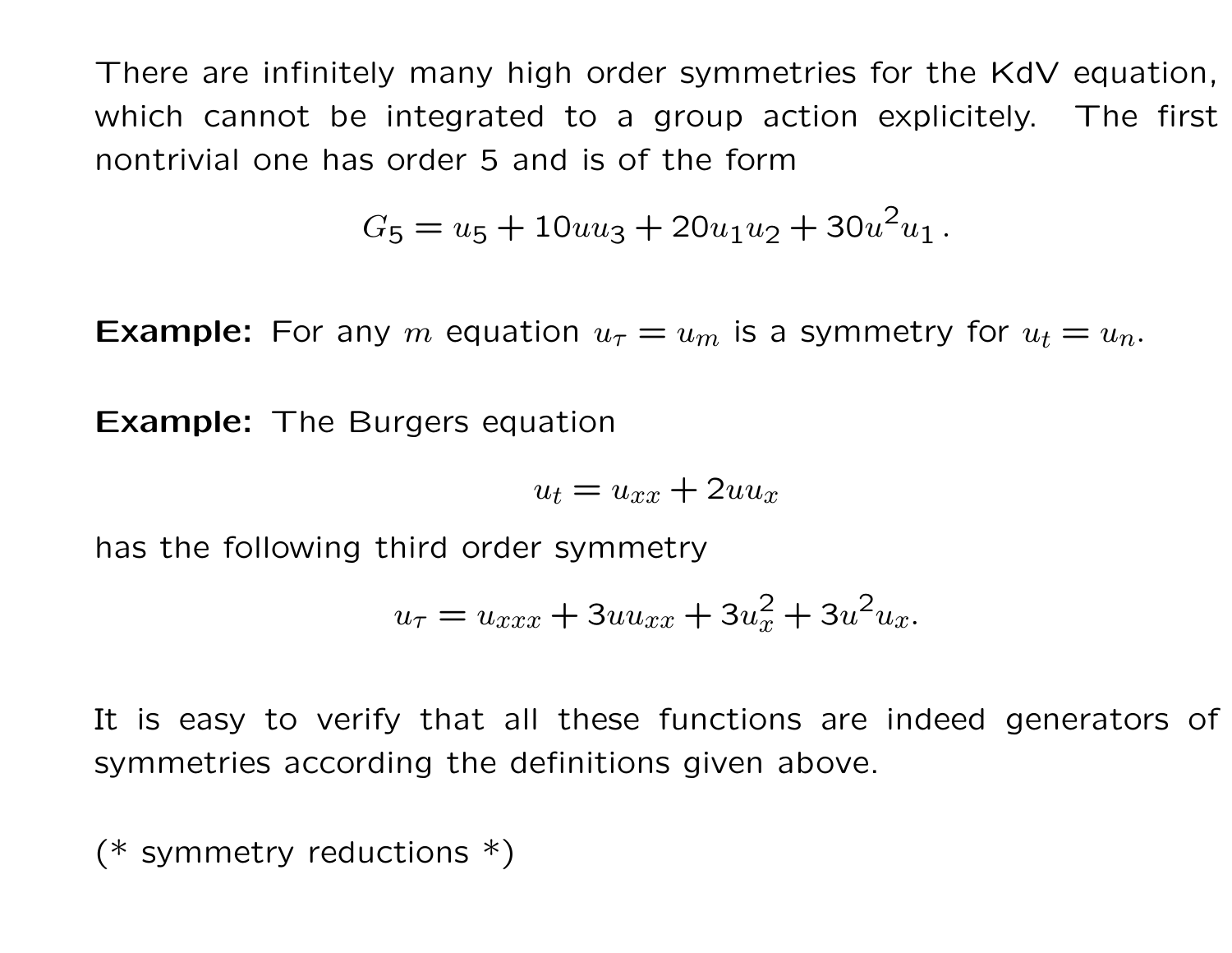## Conservation laws.

The notion of first integrals, in contrast to symmetries, cannot be generalized to the case of PDEs. It is replaced by the concept of local conservation laws, which are also related to constants of motion.

**Definition.** A function  $\rho \in \mathfrak{F}$  is called a *density* of a local conservation law of an evolutionary equation if there exist a function  $\sigma \in \mathfrak{F}$  such that

$$
D_t(\rho) = D(\sigma). \tag{22}
$$

The function  $\sigma$  is called a *flux* of the conservation law.

Example. Functions

$$
\rho_1 = u
$$
,  $\rho_2 = u^2$ ,  $\rho_3 = -u_1^2 + 2u^3$ 

are conserved densities of the Korteweg - de Vries equation

$$
u_t = u_3 + 6uu_1.
$$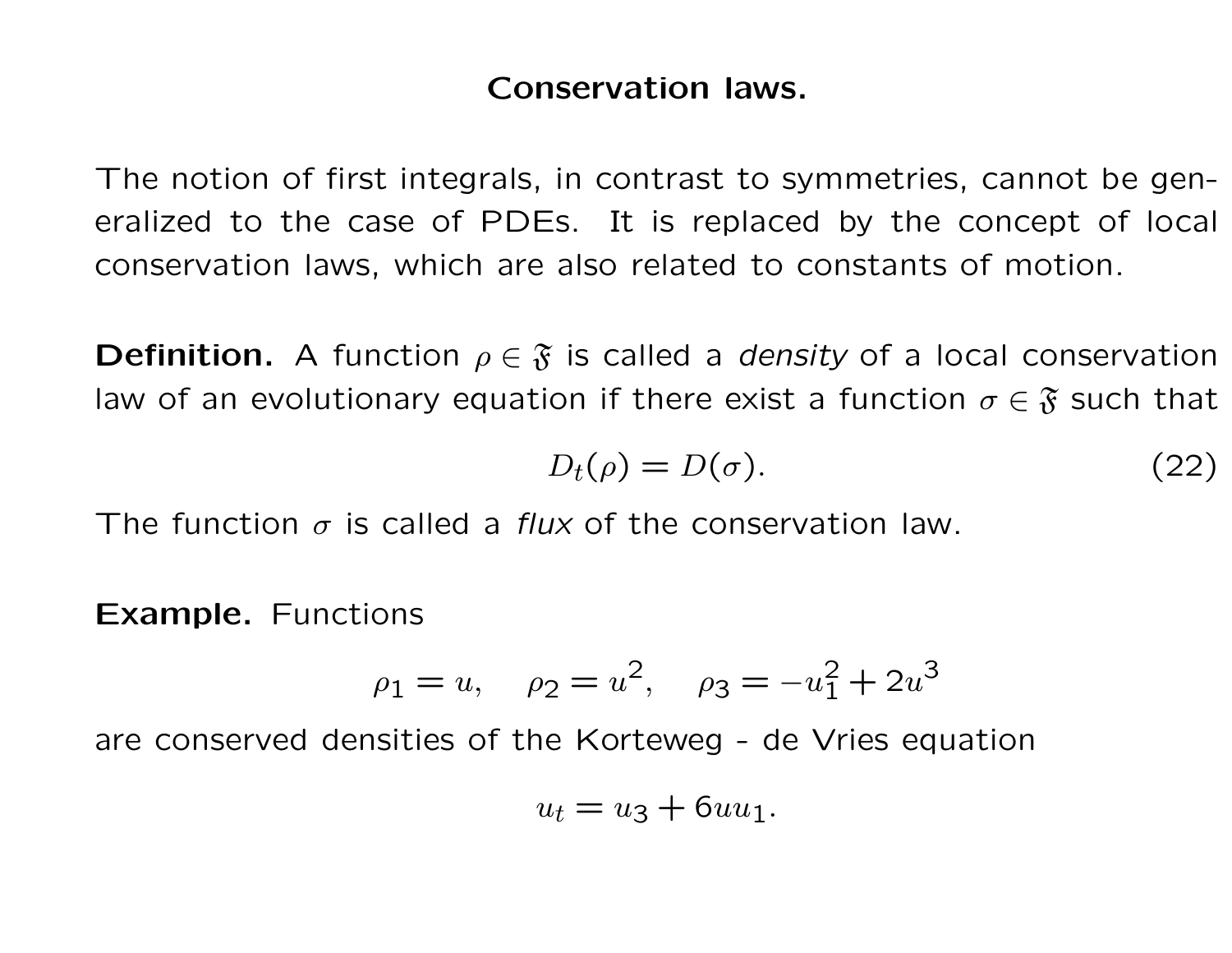Indeed,

$$
D_t(u) = D(u_2 + 3u^2),
$$
  
\n
$$
D_t(u^2) = D(2uu_2 - u_1^2 + 4u^3),
$$
  
\n
$$
D_t(\rho_3) = D(9u^4 + 6u^2u_2 + u_2^2 - 12uu_1^2 - 2u_1u_3).
$$

Function  $u^3$  is not a density of a conservation law for the Korteweg de Vries equation. Indeed,  $D_t(u^3) = 3u^2u_3+18u^3u_1$ . In order to check that the right-hand side is not a total derivative we apply the Euler operator

$$
\frac{\delta}{\delta u}(3u^2u_3 + 18u^3u_1) = -18u_1u_2 \neq 0.
$$

If  $u$  is a function periodic in space variable  $x$  with period  $L$ , then  $I_k = \int_0^L \rho_k \, dx$  do not depend on time and are constants of motion.

Relation  $D_t(\rho) = D(\sigma)$  is evidently satisfied if  $\rho = D(h)$  for any  $h \in \mathfrak{F}$ . In this case  $\sigma = D_t(h)$ . Such "conservation laws" we call trivial.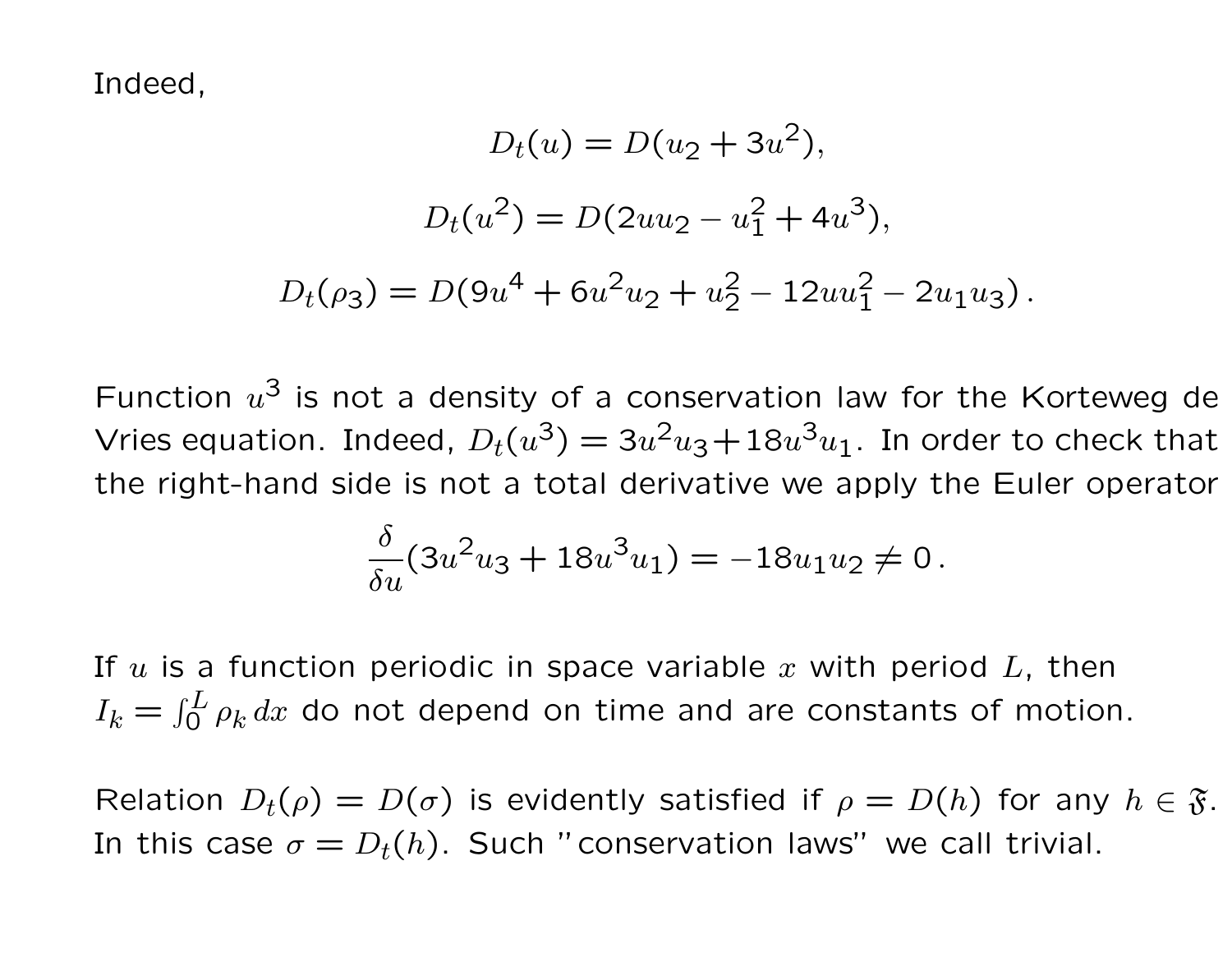**Definition.** Two conserved densities  $\rho_1, \rho_2$  are called equivalent  $\rho_1 \sim \rho_2$ if the difference  $\rho_1 - \rho_2$  is a trivial density (i.e.  $\rho_1 - \rho_2 \in \text{Im} D$ ).

**Definition.** The *order* ord( $\rho$ ) of a conserved density  $\rho$  is defined as the order of the differential operator

$$
R = \left(\frac{\delta \rho}{\delta u}\right)_*
$$

.

For trivial densities  $\delta \rho / \delta u = 0$  and therefore equivalent densities have the same order. For example, densities  $\rho_1 = u_1^2 + u_3$  and  $\rho_2 = -uu_2$  are equivalent and ord $(\rho_1)$  = ord $(\rho_2)$  = 2.

A linear combination of conserved densities with constant coefficients is also a conserved density. Therefore the set of conserved densities form a linear space, actually a factor space over Im $D$ .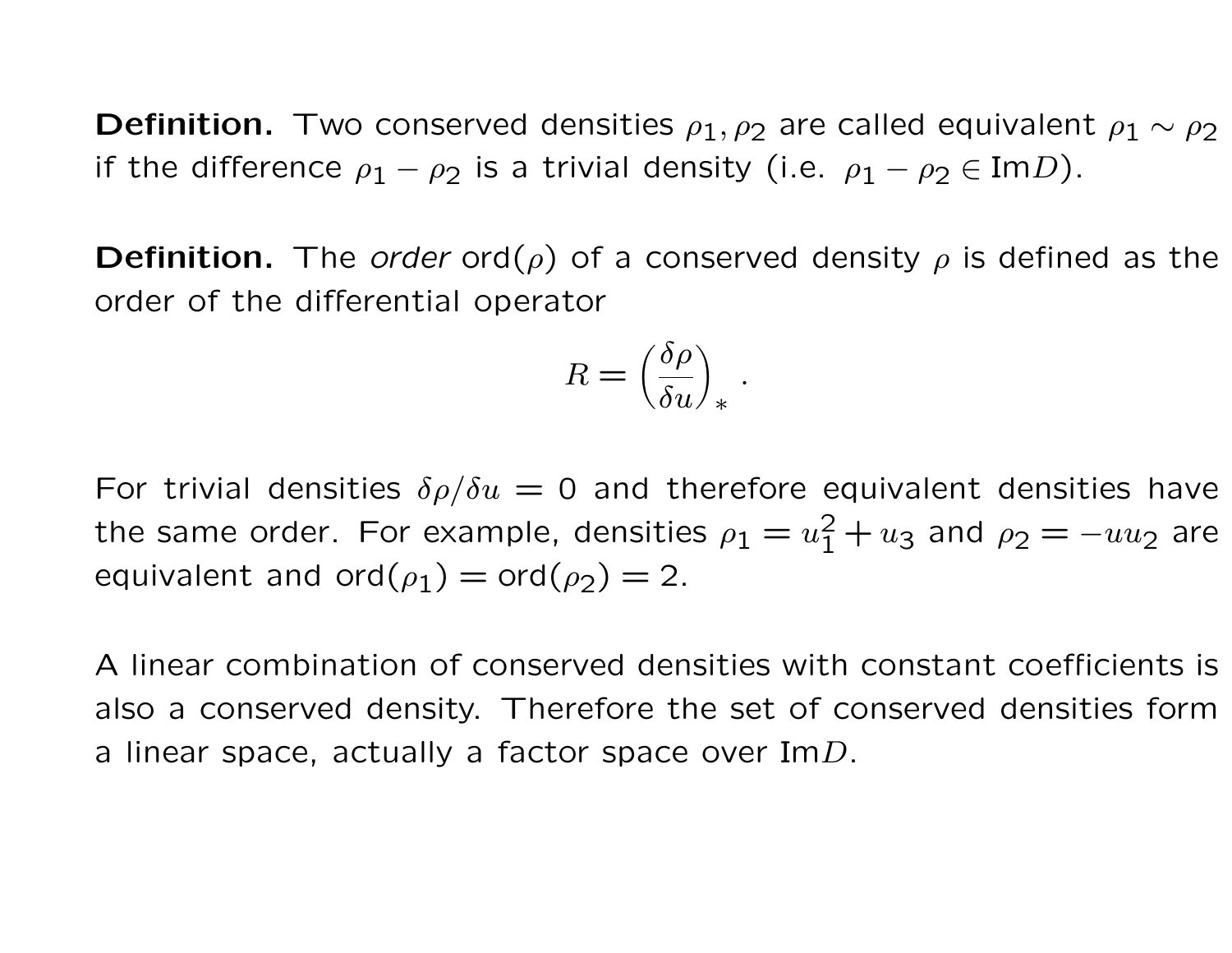#### Formal pseudo-differential series.

For further consideration we will need formal pseudo-differential series, which for simplicity we shall call formal series (of order  $m = \text{ord }A$ )

$$
A = a_m D^m + a_{m-1} D^{m-1} + \dots + a_0 + a_{-1} D^{-1} + a_{-2} D^{-2} + \dots \quad a_k \in \mathfrak{F}.
$$
\n(23)

The product of two formal series is defined by

$$
aD^k \circ bD^m = a(bD^{m+k} + C_k^1 D(b)D^{k+m-1} + C_k^2 D^2(b)D^{k+m-2} + \cdots),
$$
 (24)  
where  $k, m \in \mathbb{Z}$  and  $C_n^j$  is the binomial coefficient  

$$
C_n^j = \frac{n(n-1)(n-2)\cdots(n-j+1)}{n!}.
$$

$$
C_n^j = \frac{n(n-1)(n-2)\cdots(n-j+1)}{j!}
$$

This product is associative.

The formally conjugated to (23) formal series  $A^+$  is defined as

$$
A^{+} = (-1)^{m} D^{m} \circ a_{m} + \cdots + a_{0} - D^{-1} \circ a_{-1} + D^{-2} \circ a_{-2} + \cdots.
$$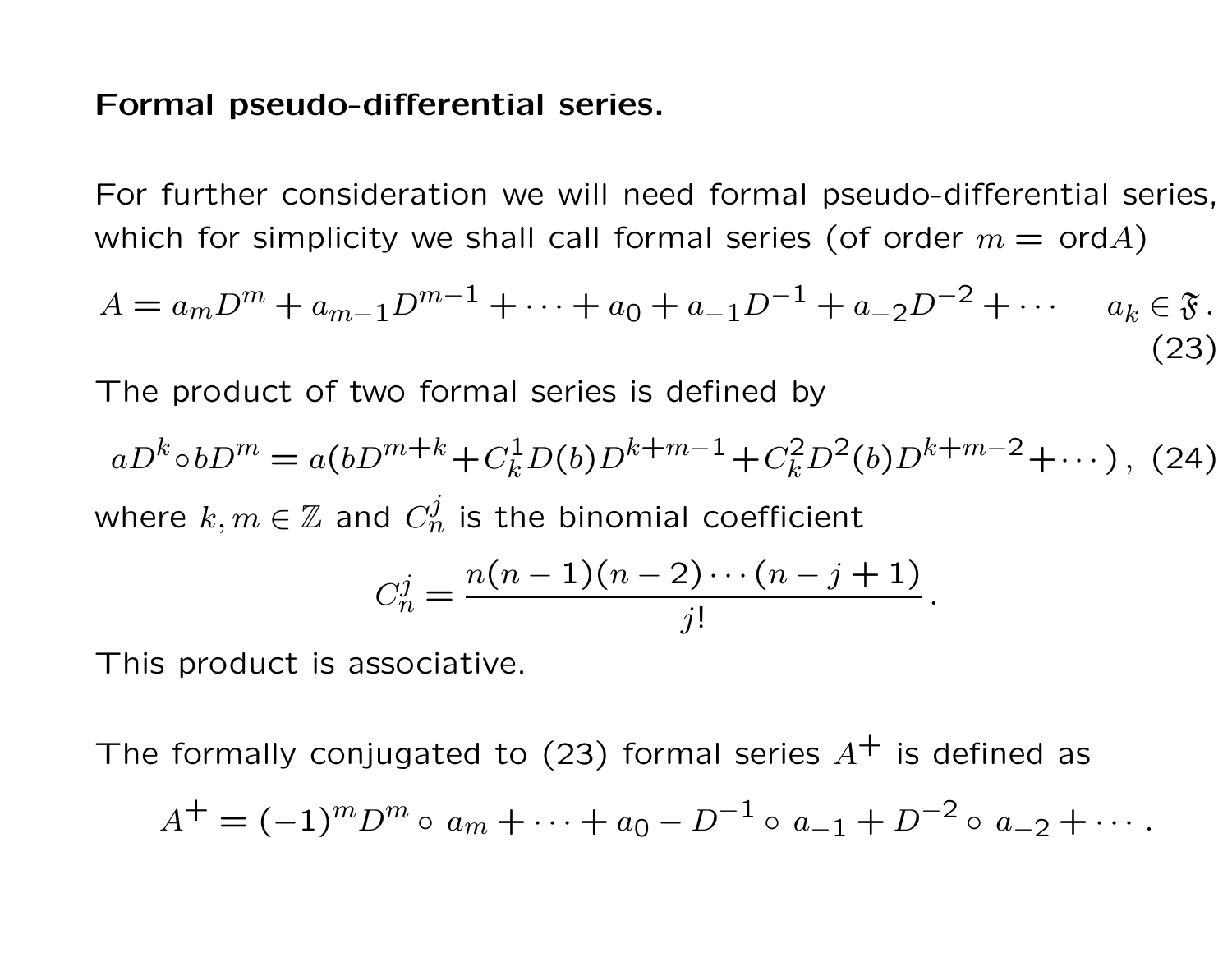Example: Let

$$
A = uD^2 + u_1D, \qquad B = -u_1D^3, \qquad C = uD^{-1}
$$

then

$$
A^{+} = D^{2} \circ u - D \circ u_{1} = A, \qquad B^{+} = D^{3} \circ u_{1} = u_{1}D^{3} + 3u_{2}D^{2} + 3u_{3}D + u_{4},
$$

$$
C^{+} = -D^{-1} \circ u = -uD^{-1} + u_{1}D^{-2} - u_{2}D^{-3} + \cdots.
$$

Formal series form a skew-field. For any element (23) we can find uniquely the inverse element

$$
B = b_{-m}D^{-m} + b_{-m-1}D^{-m-1} + \cdots, \quad b_k \in \mathfrak{F}
$$

such that  $A \circ B = B \circ A = 1$ . Indeed, in  $A \circ B = 1$ 

at 
$$
D^0
$$
:  $a_m b_{-m} = 1$ ,  $\Rightarrow b_{-m} = 1/a_m$   
at  $D^{-1}$ :  $ma_m D(b_{-m}) + a_m b_{-m-1} + a_{m-1} b_{-m} = 0$   
 $\Rightarrow b_{-m-1} = -\frac{a_{m-1}}{a_m^2} - m D(\frac{1}{a_m})$ , etc.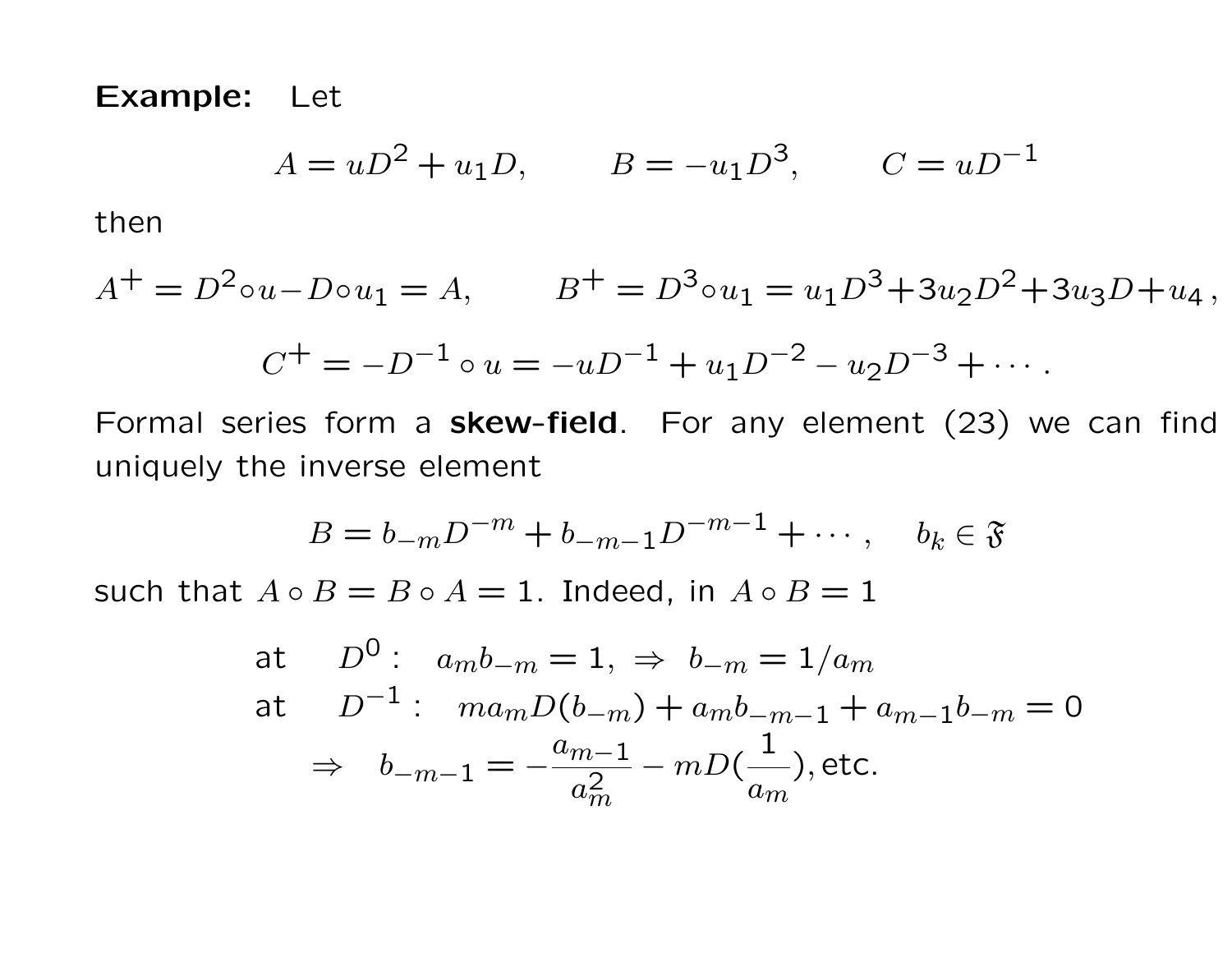First k coefficients of the series B can be uniquely determined in terms of the first  $k$  coefficients of  $A$ .

Moreover we can find the  $m$ -th root of the series  $A$  (23), i.e. a series

$$
C = c_1 D + c_0 + c_{-1} D^{-1} + c_{-2} D^{-2} + \cdots, \qquad c_k \in \mathfrak{F}
$$

such that  $C^m = A$ . The series C is unique up to a constant factor  $\omega, \ \omega^m = 1.$  Coefficients of C can be found recursively. **Example:** Let  $A = D^2 + u$ . Assuming  $C = c_1D + c_0 + c_{-1}D^{-1}$  +  $c_{-2}D^{-2} + \cdots$  we get:

$$
C^{2} = C \circ C = (c_{1}D + c_{0} + c_{-1}D^{-1} + \cdots) \circ (c_{1}D + c_{0} + c_{-1}D^{-1} + \cdots) =
$$
  
\n
$$
c_{1}^{2}D^{2} + (c_{1}D(c_{1}) + c_{1}c_{0} + c_{0}c_{1})D + c_{1}D(c_{0}) + c_{0}^{2} + c_{1}c_{-1} + c_{-1}c_{1} + \cdots,
$$
  
\nand compare the result with *A* At *D*<sup>2</sup> we find  $c_{1}^{2} - 1$  or  $c_{1} - +1$ . Let

and compare the result with A. At  $D^2$  we find  $c_1^2 = 1$  or  $c_1 = \pm 1$ . Let we choose the positive root  $c_1 = 1$ . Now at D we have  $2c_0 = 0$ , i.e.  $c_0 = 0$ . At  $D^0$  we have  $2c_{-1} = u$ , at  $D^{-1}$  we find  $c_{-2} = -u_1/4$ , etc.,

$$
C = D + \frac{u}{2}D^{-1} - \frac{u_1}{4}D^{-2} + \cdots
$$

We can easily find as many coefficients of  $C$  as required.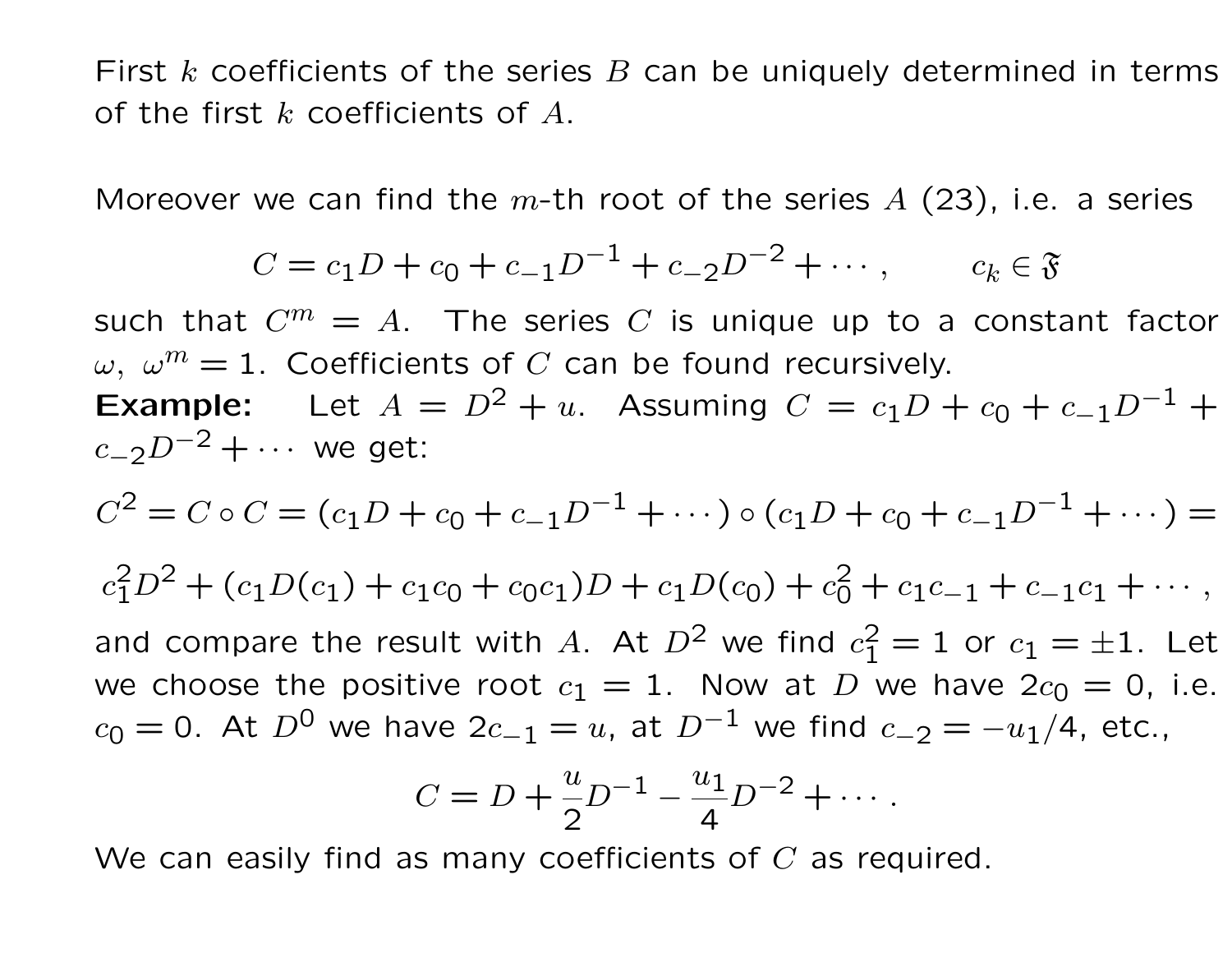**Definition 4.** The residue of a formal series  $A = \sum_{k \leq n} a_k D^k, \ a_k \in \mathfrak{F}$  is the coefficient at  $D^{-1}$ 

$$
res(A)=a_{-1}.
$$

The logarithmic residue of A is defined as

$$
res \log A = \frac{a_{n-1}}{a_n}.
$$

For any two formal series  $A, B$  of order n and m respectively the logarithmic residue satisfies the following identity

res  $log(A \circ B) =$  res  $log(A) +$  res  $log(B) + nD(log(b_m))$ .

For any derivation  $D_t$  of the field  $\mathfrak F$  and any formal series A we have

$$
D_t(\text{res log}(A)) = \text{res}(D_t(A) \circ A^{-1}). \tag{25}
$$

Let C be the *n*-th root of A, i.e.  $C^n = A$ . We define a sequence

$$
\rho_{-1} = \operatorname{res} C^{-1}, \rho_0 = \operatorname{res} \operatorname{log} C, \rho_1 = \operatorname{res} C, \dots, \rho_k = \operatorname{res} C^k, \dots
$$

Then the first  $m$  elements of this sequence are in one-to-one correspondence with the first  $m$  coefficients of  $C$ .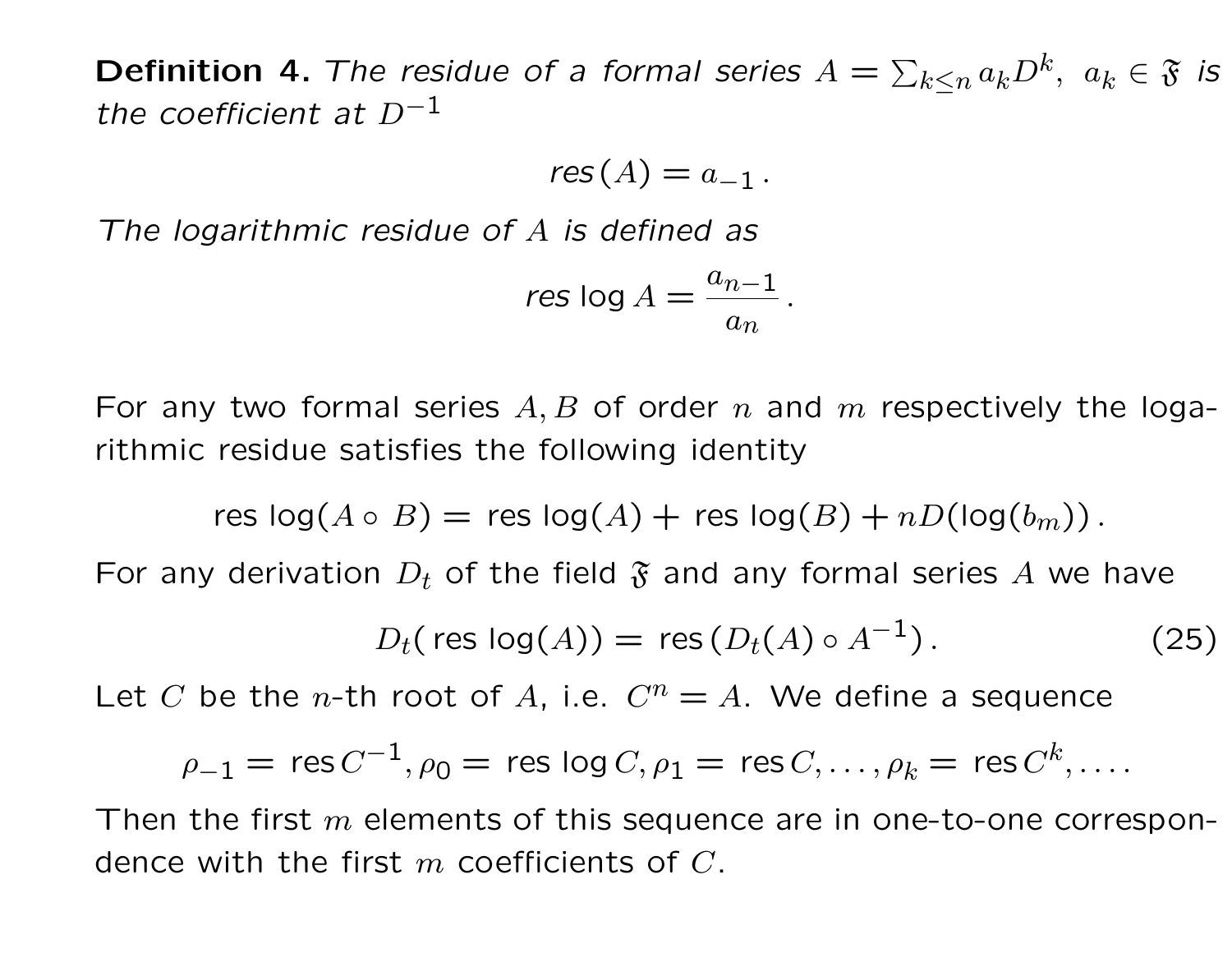We will use the following important Adler's Theorem (M.Adler, Inventiones Math., 50, 219-248, 1979)

**Theorem 2.** For any two formal series  $A, B$  the residue of the commutator belongs to  $Im(D)$ :

$$
res[A, B] = D(\sigma(A, B)), \qquad \sigma(A, B) \in \mathfrak{F}.
$$

Proof: One can readily show that

$$
\sigma(A,B) = \sum_{p \leq \text{ord}(B), q \leq \text{ord}(A)}^{p+q+1>0} C_q^{p+q+1} \sum_{s=0}^{p+q} (-1)^s D^s(a_q) D^{p+q-s}(b_p).
$$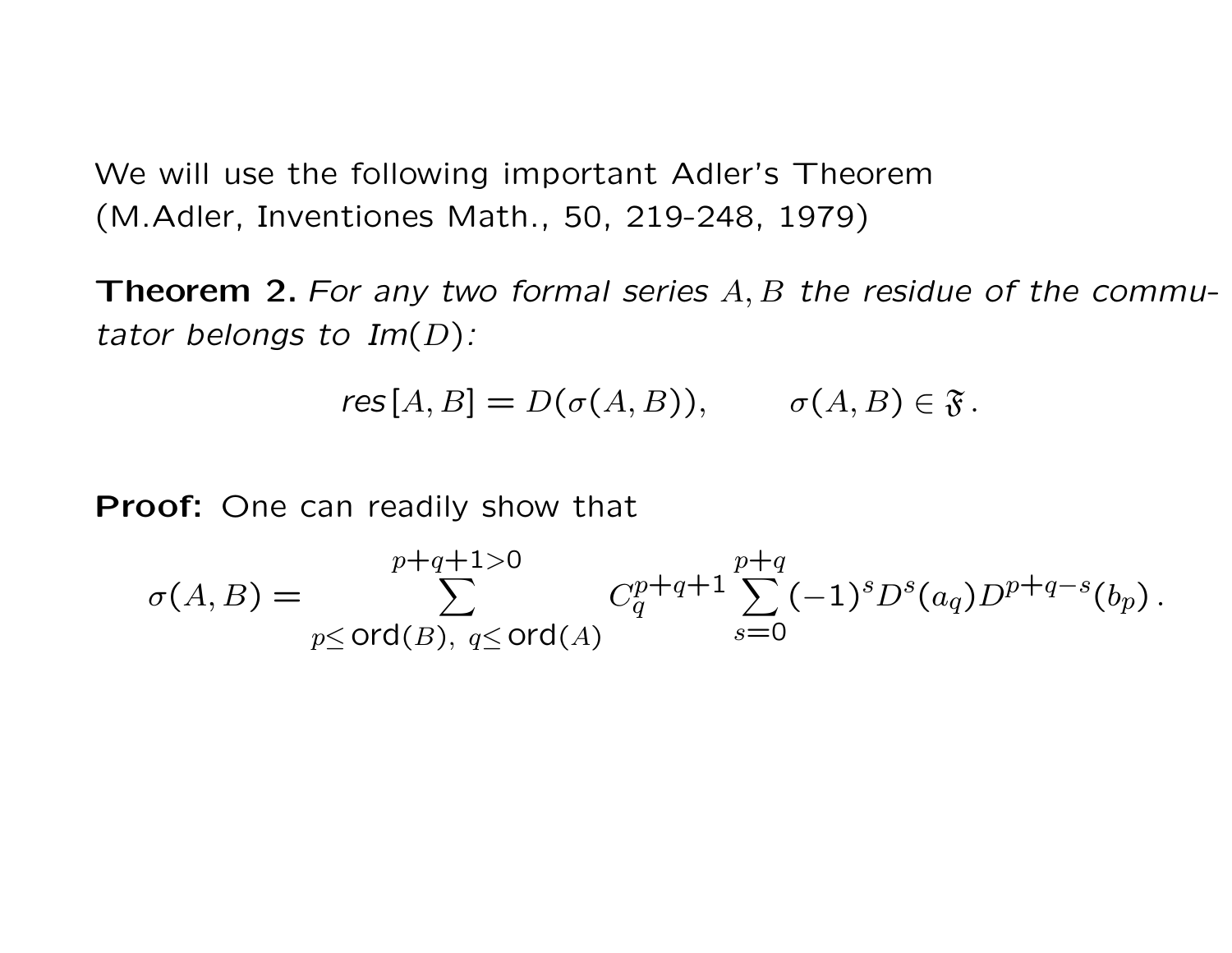## Formal recursion operator

For simplicity here and in the sequel we assume that  $\mathfrak{F} = \mathfrak{F}(x, u; D)$ , i.e. the right-hand side of equation

$$
u_t = F(u, \dots, u_n, x), \quad n \ge 2 \tag{26}
$$

and also its symmetries and conservation laws do not depend on  $t$  explicitly.

Definition 5. A formal series

$$
\Lambda = l_1 D + l_0 + l_{-1} D^{-1} + \cdots, \qquad l_k \in \mathfrak{F} \tag{27}
$$

is called a formal recursion operator for equation  $(26)$  if it satisfies equation

$$
D_t(\Lambda) - [F_*, \Lambda] = 0. \qquad (28)
$$

Important Remark We will never consider Λ as an operator, i.e. we will never act by  $\Lambda$  to any function. Relation (28) is regarded as an infinite system of equations for the coefficients  $l_i$ .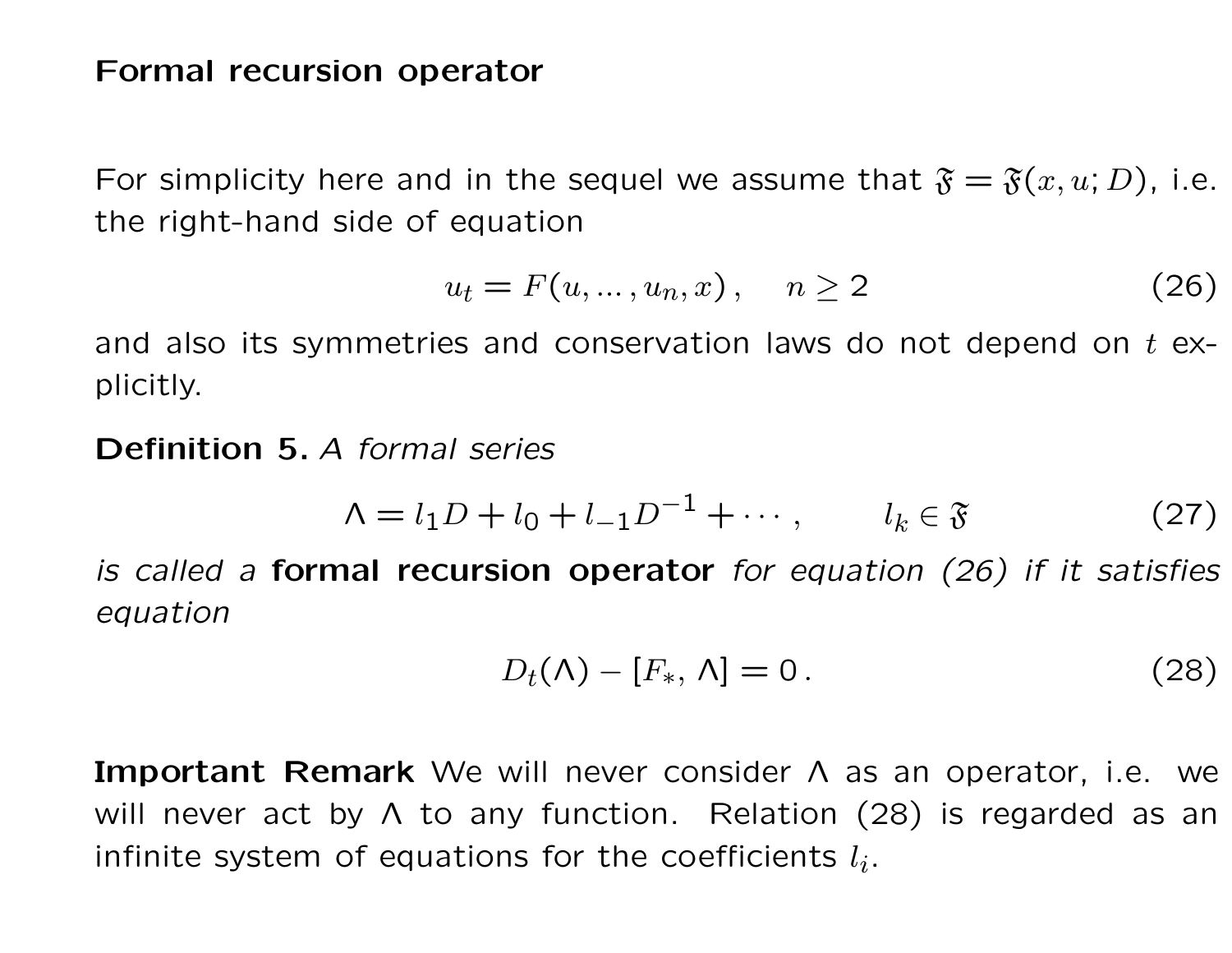**Proposition 1.** If  $\wedge$  is a formal recursion operator for equation (26), then any power  $\hat{\Lambda} = \Lambda^k$  also satisfy equation (28). In particular,

$$
\tilde{\Lambda} = c_1 \Lambda + c_0 + c_{-1} \Lambda^{-1} + c_{-2} \Lambda^{-2} + \cdots
$$

is a formal recursion operator for (26) for any  $c_k \in \mathbb{C}$ .

If  $\hat{\Lambda}$  is a psudo-differential operator satisfying equation (28) and its action is properly defined on a symmetry generator G (i.e.  $\widehat{\Lambda}(G) \in \mathfrak{F}$ ), then  $H = \widehat{\Lambda}(G)$  is a generator of a symmetry.

$$
D_t(H) = D_t(\hat{\Lambda}G) = D_t(\hat{\Lambda})(G) + \hat{\Lambda}D_t(G) =
$$

$$
= [F_*, \widehat{\Lambda}](G) + \widehat{\Lambda}F_*(G) = F_*\widehat{\Lambda}(G) = F_*(H).
$$

In this case A is called a recursion operator.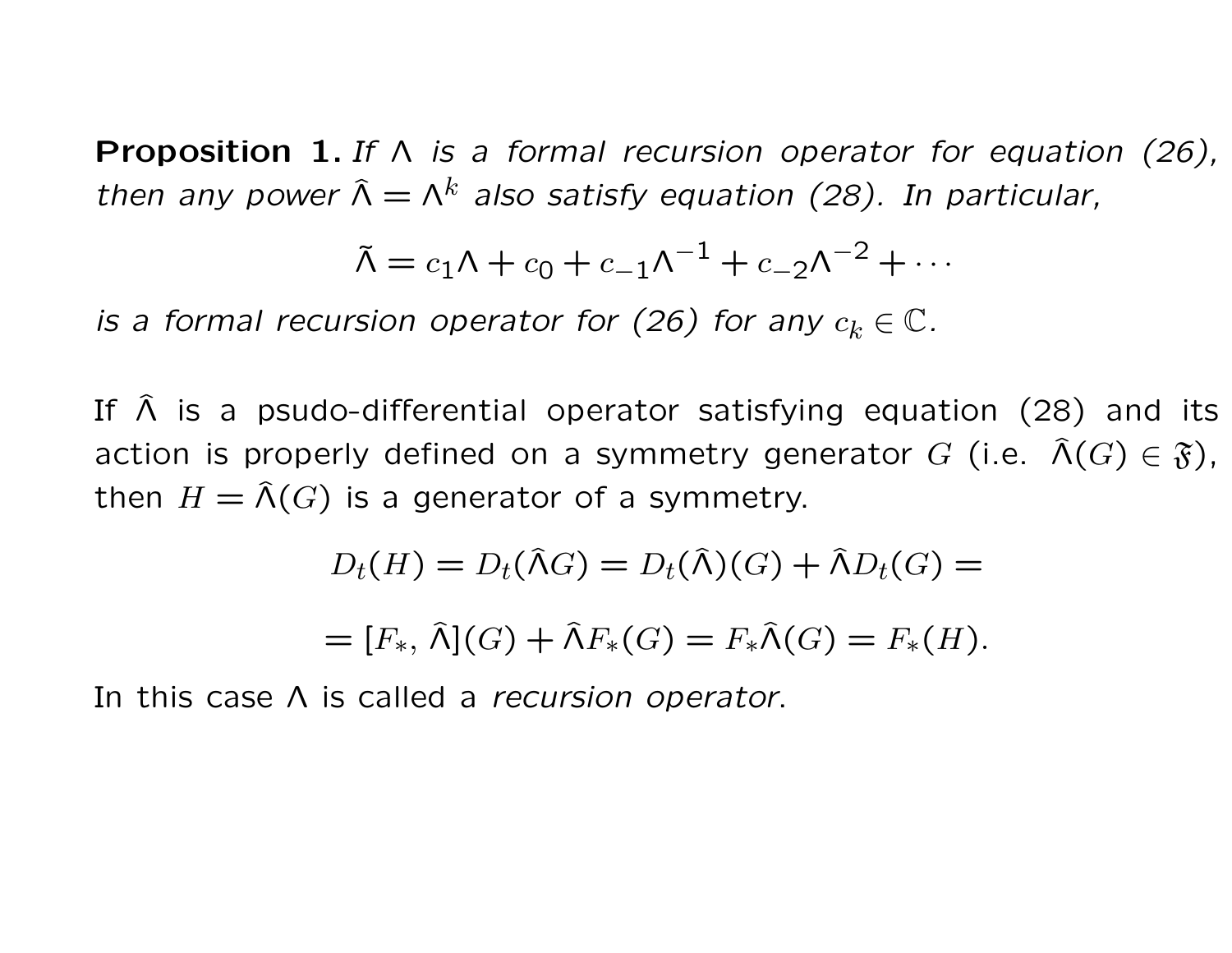**Example.** The Korteweg-de Vries equation  $u_t = u_3 + 6uu_1$  has a recursion operator

$$
\hat{\Lambda} = D^2 + 4u + 2u_1D^{-1},
$$

which satisfies equation (28). The formal recursion operator for the Korteweg -de Vries equation can be represented as  $\Lambda = \hat{\Lambda}^{1/2}$ . The infinite hierarchy of commutative symmetries of KdV can be obtained as

$$
G_{2k+1} = \hat{\Lambda}^k(u_1).
$$

**Example:** The Burgers equation  $u_t = u_2 + 2uu_1$  has the (formal) recursion operator

$$
\Lambda = D + u + u_1 D^{-1}.
$$

Functions  $G_n = \Lambda^n(u_1)$  are generators of symmetries of the Burgers equation.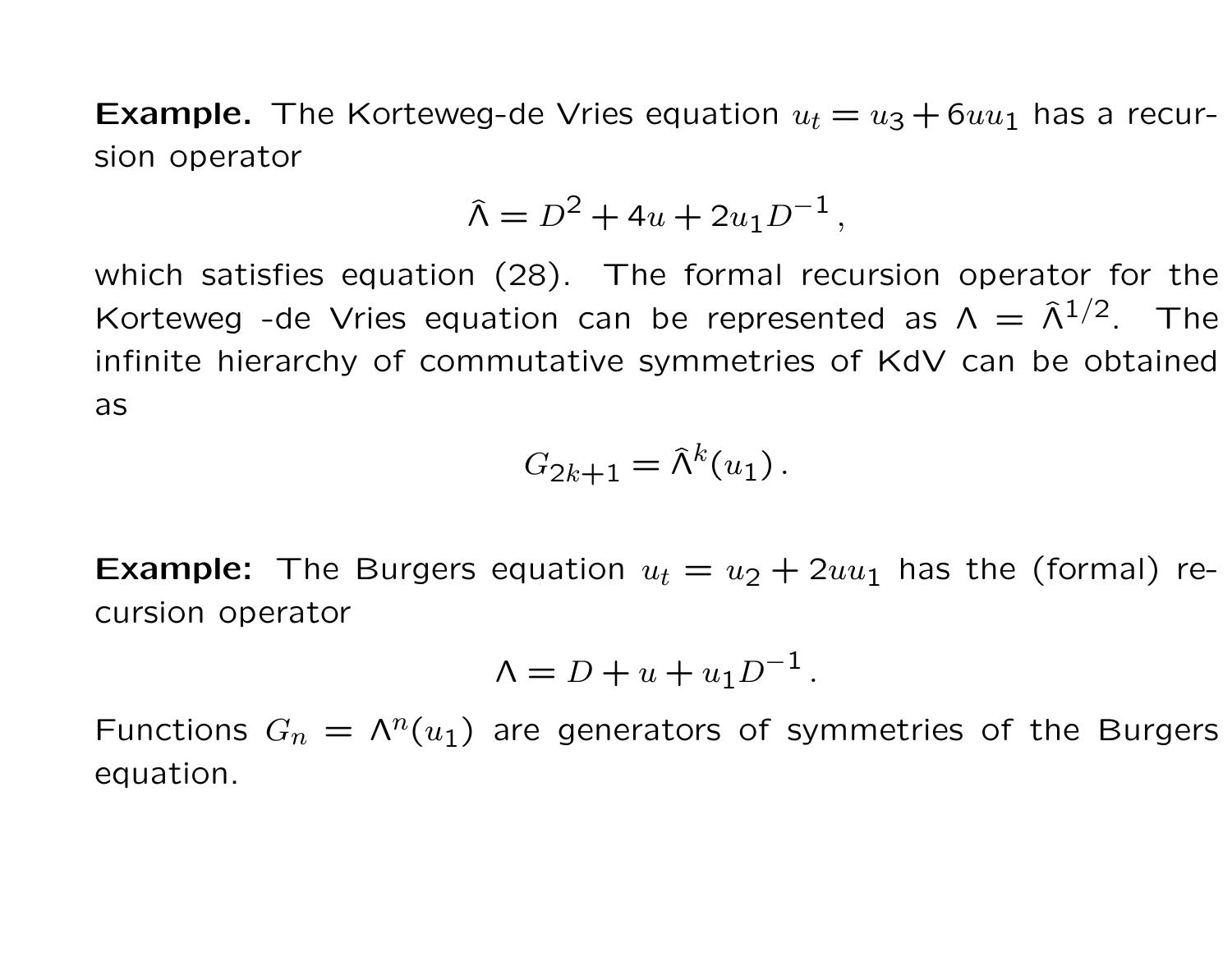The concept of formal recursion operator is very universal in the theory of integrable equations. A formal series Λ satisfying equation (28) exists and the sequence of its coefficients  $l_1, l_0, ... \in \mathfrak{F}$  can be found explicitly if equation (26) possesses an infinite hierarchy of symmetries or conservation laws of arbitrary high order, or can be linearized by a differential substitution.

**Theorem 3.** If equation  $u_t = F$ ,  $F \in \mathfrak{F}$  possesses an infinite hierarchy of higher symmetries of infinitely increasing order then it has a formal recursion operator.

The main idea of the proof of this Theorem and the relation between the structure of the formal recursion operator and symmetries can be illustrated by the following consideration. Suppose equation (26) has a symmetry with a generator G. Function G satisfies equation  $(21)$ . Let us compute the Fréchet derivative from this equation. Using identities  $(13), (15), (??)$  we get equation

$$
D_t(G_*) + G_*F_* = D_G(F_*) + F_*G_*
$$

which can be rearrange in the form

$$
D_t(G_*) - [F_*, G_*] = D_G(F_*). \tag{29}
$$